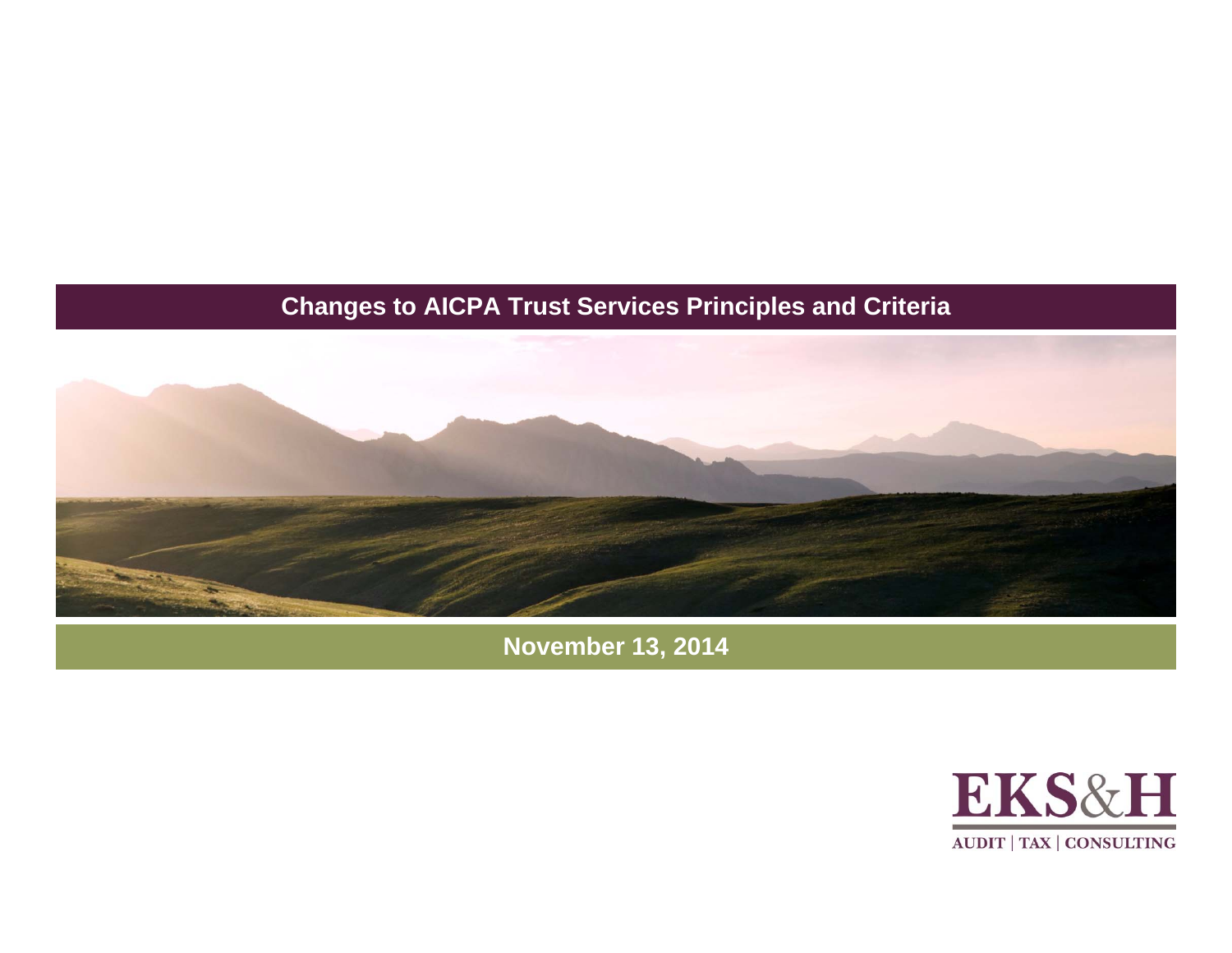



**Angela Appleby, CPA, CITP, CISA, CISSP, CIA, PCI-QSA**

**Partner**

**EKS&H** 

**E-mail: aappleby@eksh.com**

**303-740-9400**

**Amanda Heintze, CIA, CISA, CRISC, PCI-QSA**

**Senior Manager**

**EKS&H**

**E-mail: aheintze@eksh.com**

**303-740-9400**



**| 2 |**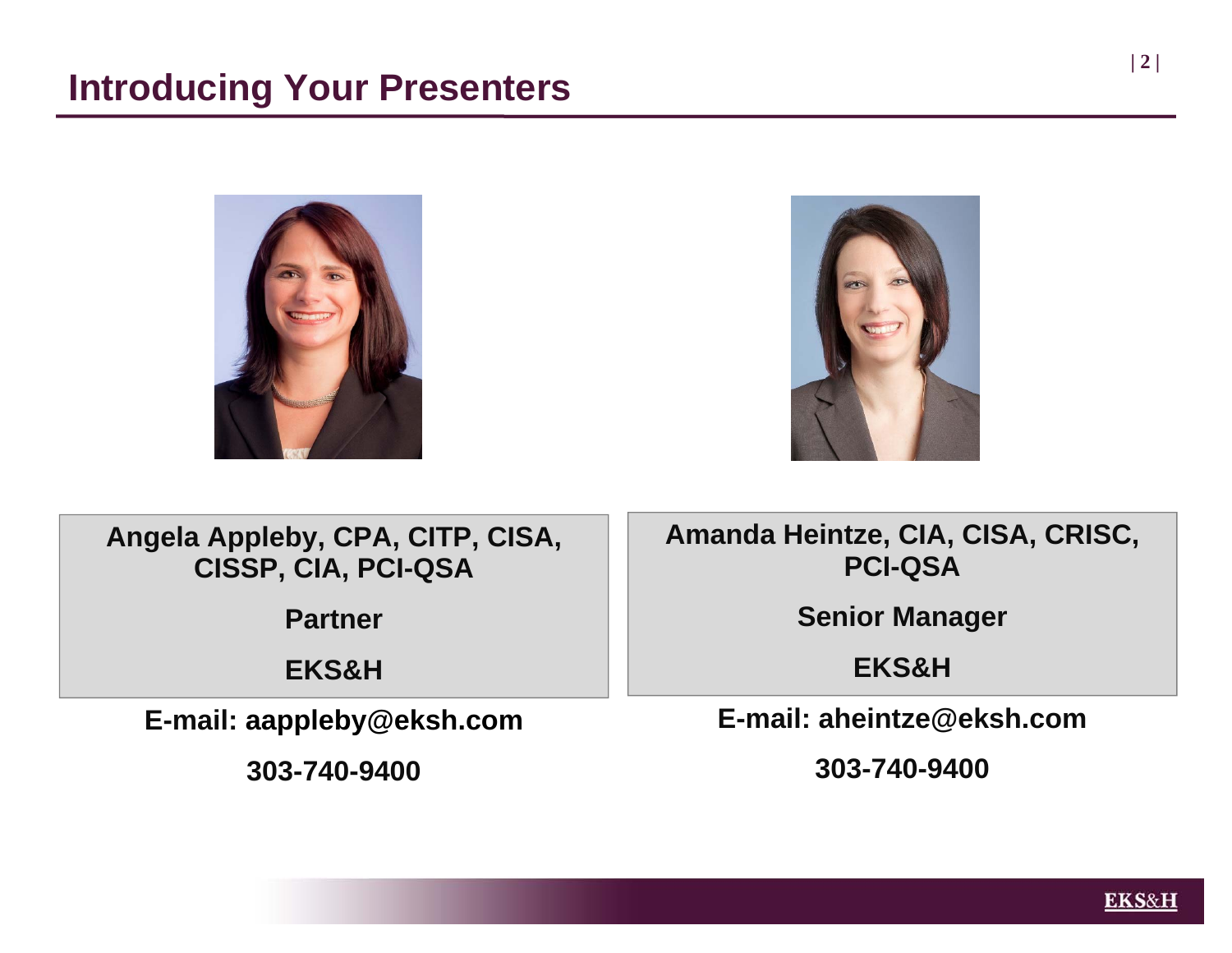- $\bullet$ **Part 1: Introduction and Overview of SOC Reporting**
- **Part 2: SOC 2 Changes**
- $\bullet$ **Part 3: SOC Additional Updates**
- $\bullet$ **Q&A**

.

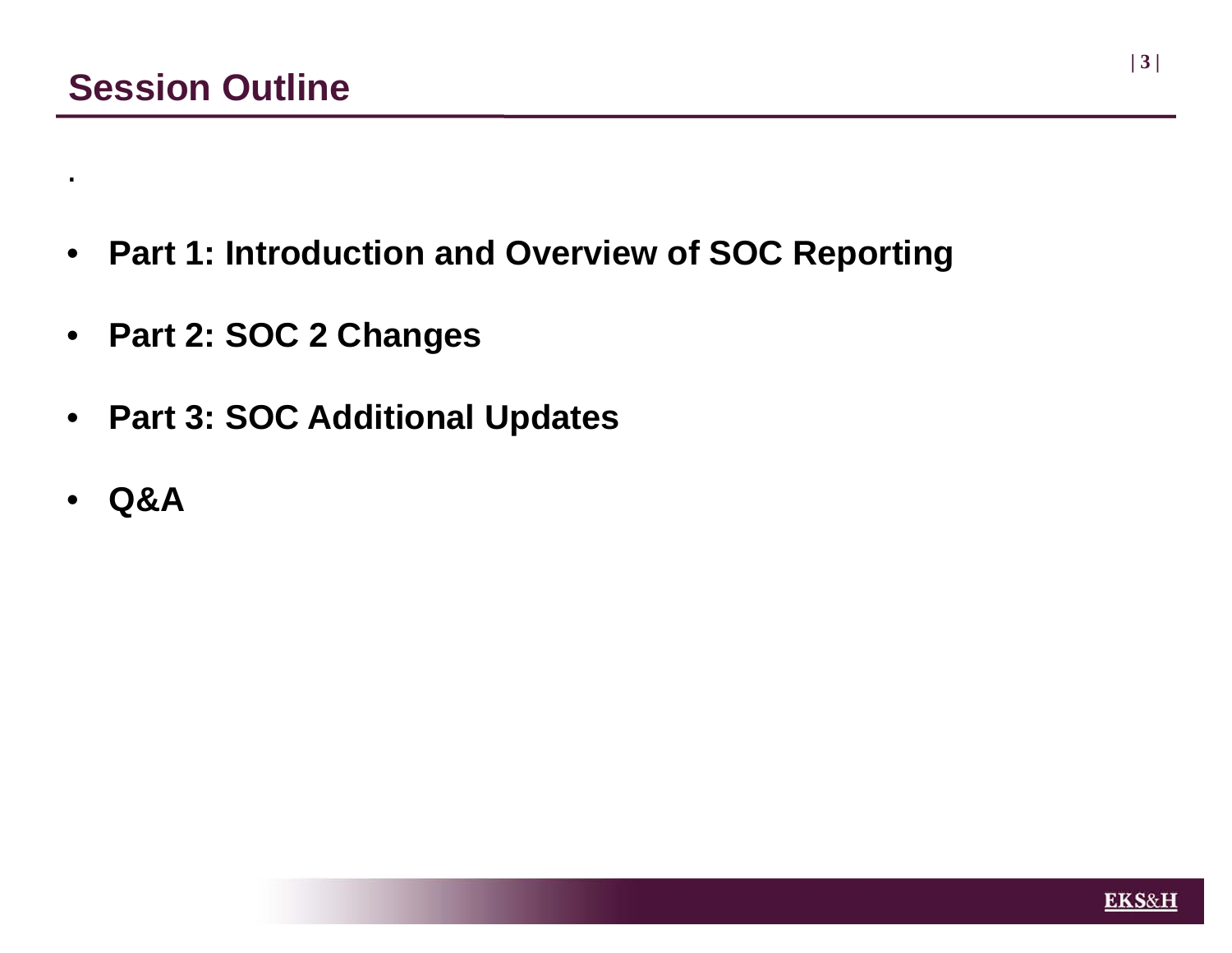# **Introduction and Overview of SOC Reporting**

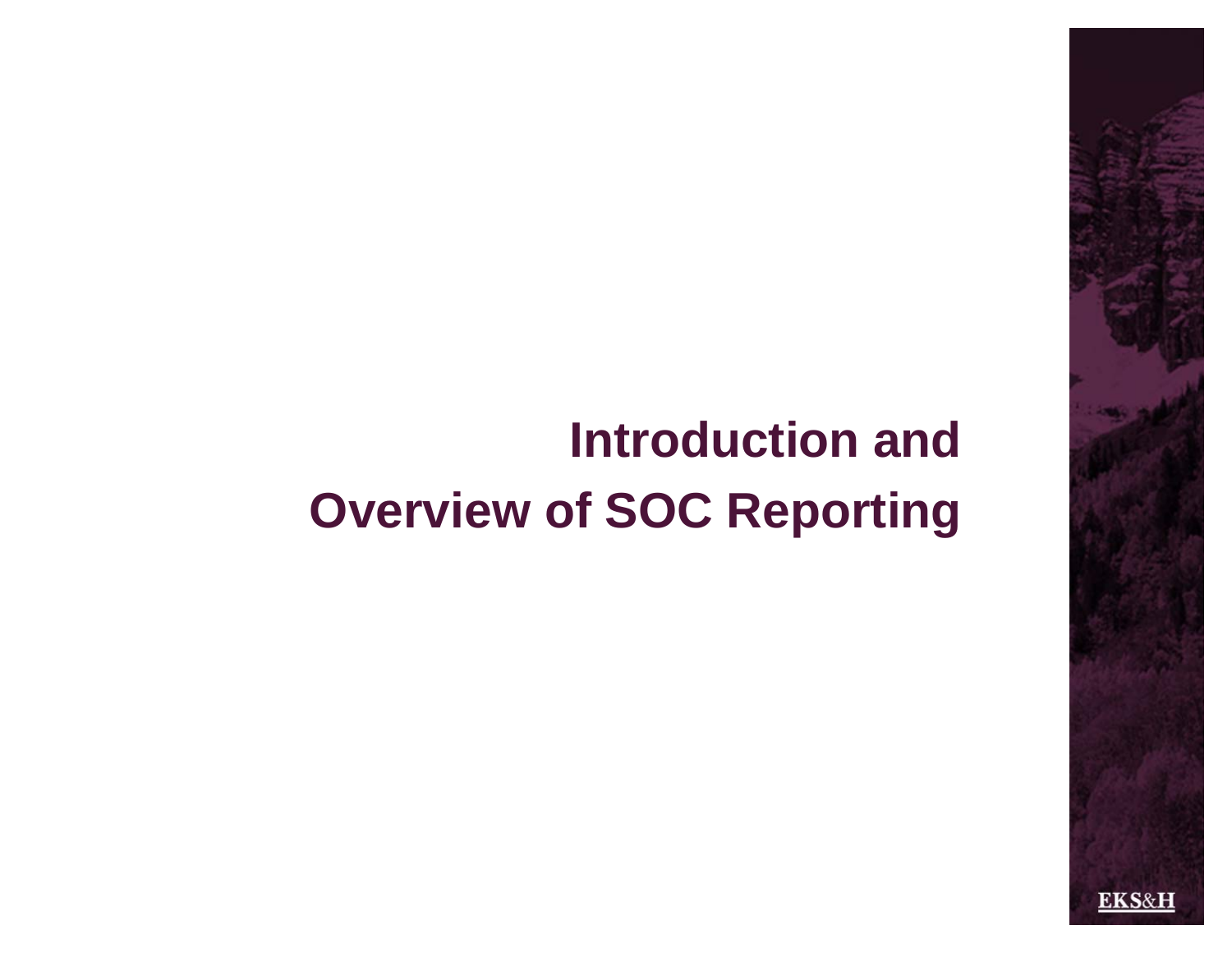## **Comparing SOC Reports**

|                  | Who needs these reports?                                                                                                     | Why?                                               | <b>What?</b>                                                                                            |
|------------------|------------------------------------------------------------------------------------------------------------------------------|----------------------------------------------------|---------------------------------------------------------------------------------------------------------|
| <b>SOC1</b>      | Management of the service<br>organization, user entities, and<br>auditors of the user entities'<br>financial statements      | <b>Audit of financial</b><br>statements            | Controls relevant to user<br>entities' internal controls<br>over financial reporting                    |
| SOC <sub>2</sub> | Management of the service<br>organization and other specified<br>parties that have sufficient<br>knowledge and understanding | Oversight and<br>Due diligence                     | Controls relevant to<br>security, availability,<br>processing integrity,<br>confidentiality, or privacy |
| SOC <sub>3</sub> | Any users with need for<br>confidence in the service<br>organization's controls                                              | Marketing<br>"confidence<br>without the<br>detail" | Seal and easy to read<br>report on controls                                                             |

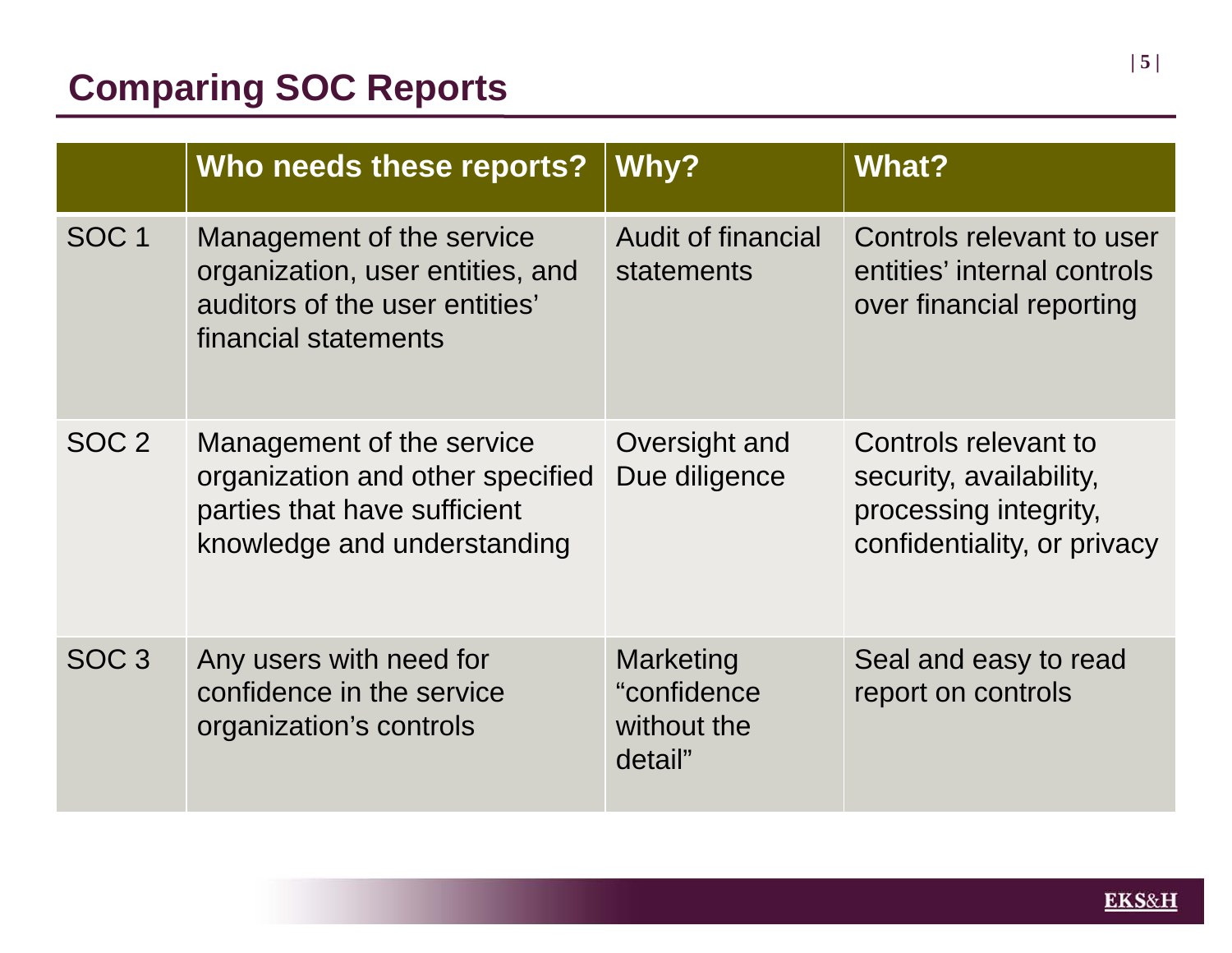There are two types of reports for SOC 1 and 2 engagements:

# **Type 1**

A report on management's description of the service organization's system and the suitability of the design of the controls to achieve the related control objectives included in the description as of a specified date.

# **Type 2**

A report on management's description of the service organization's system and the suitability of the design and **operating effectiveness of the controls** to achieve the related control objectives included in the description throughout a specified period.

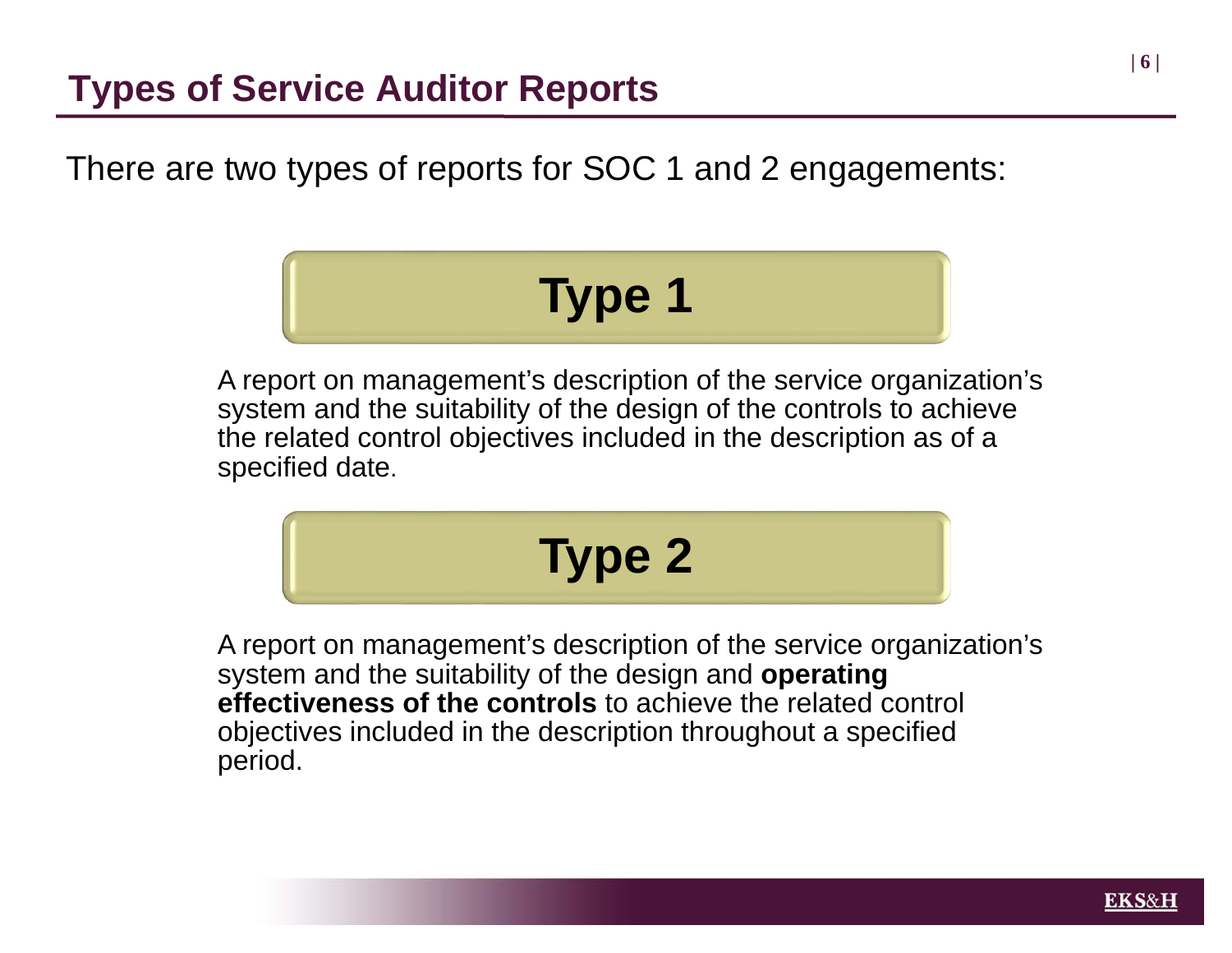### **Risks Addressed by Controls**

The risks and controls that address those risks are likely to differ in SOC 1 and SOC 2 engagements

Example: Controls over Changes to Application Programs



**SOC 1:** Focus is on risks affecting the financial reporting process at user entities



**SOC 2:** Covers the risks of unauthorized changes to a much broader range of application programs

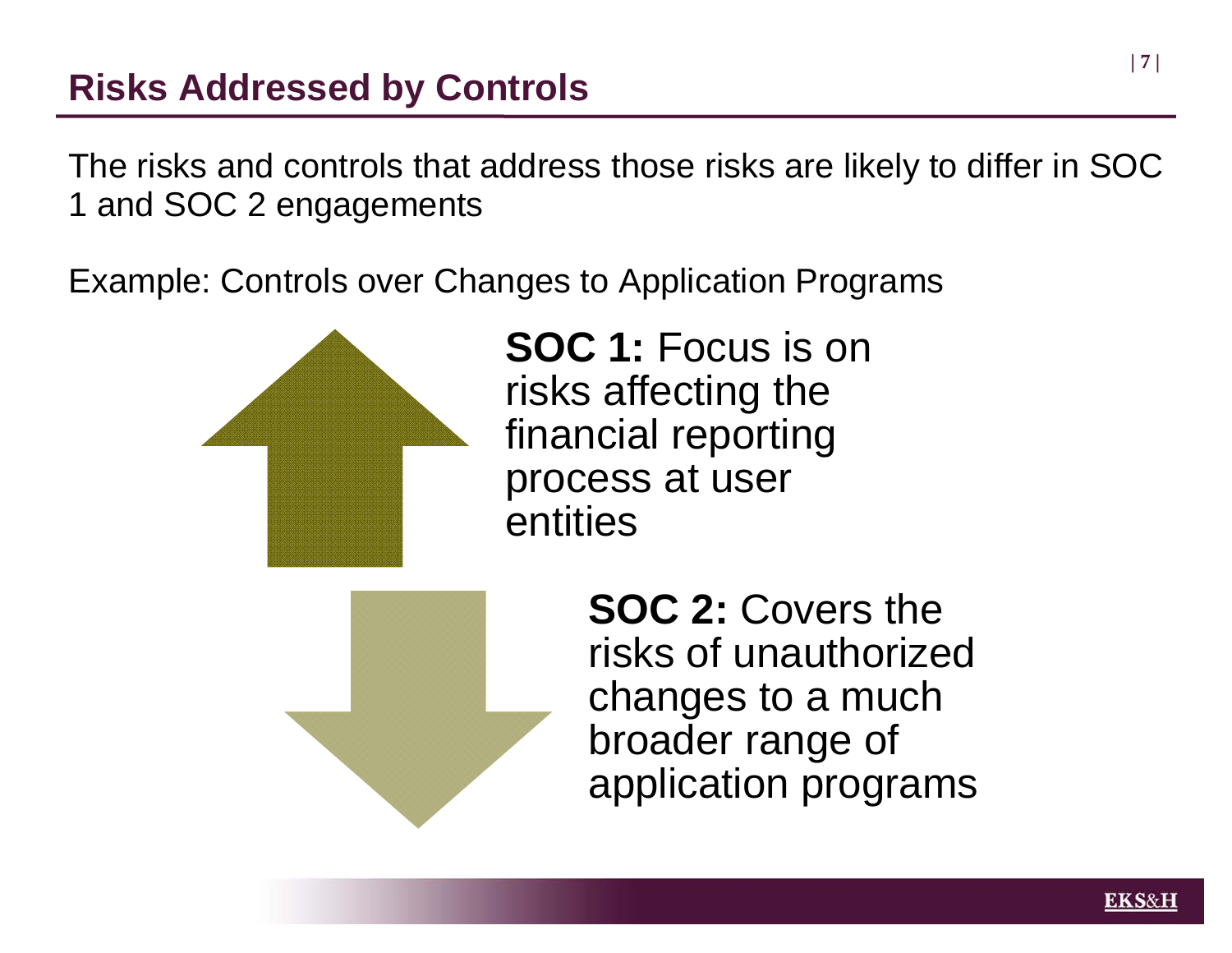## **SOC 2 Reports over Security, Availability, Processing Integrity, Confidentiality, or Privacy**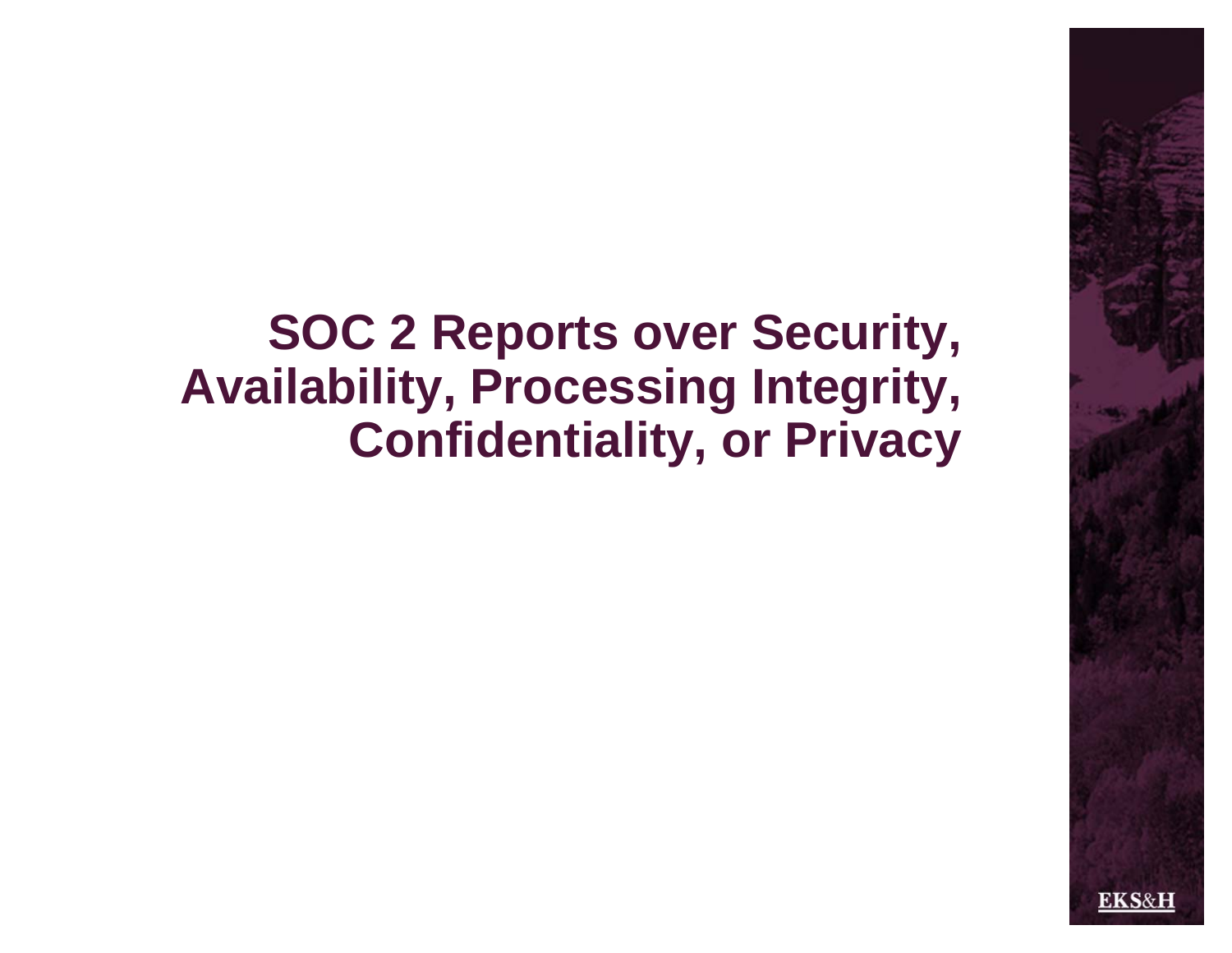### **SOC 2 Reports – Outsourcing**

With the advent of cloud computing, outsourcing will continue to grow with this available technology. Currently the growth in cloud computing technologies is outpacing traditional software technologies **4 to 1**.





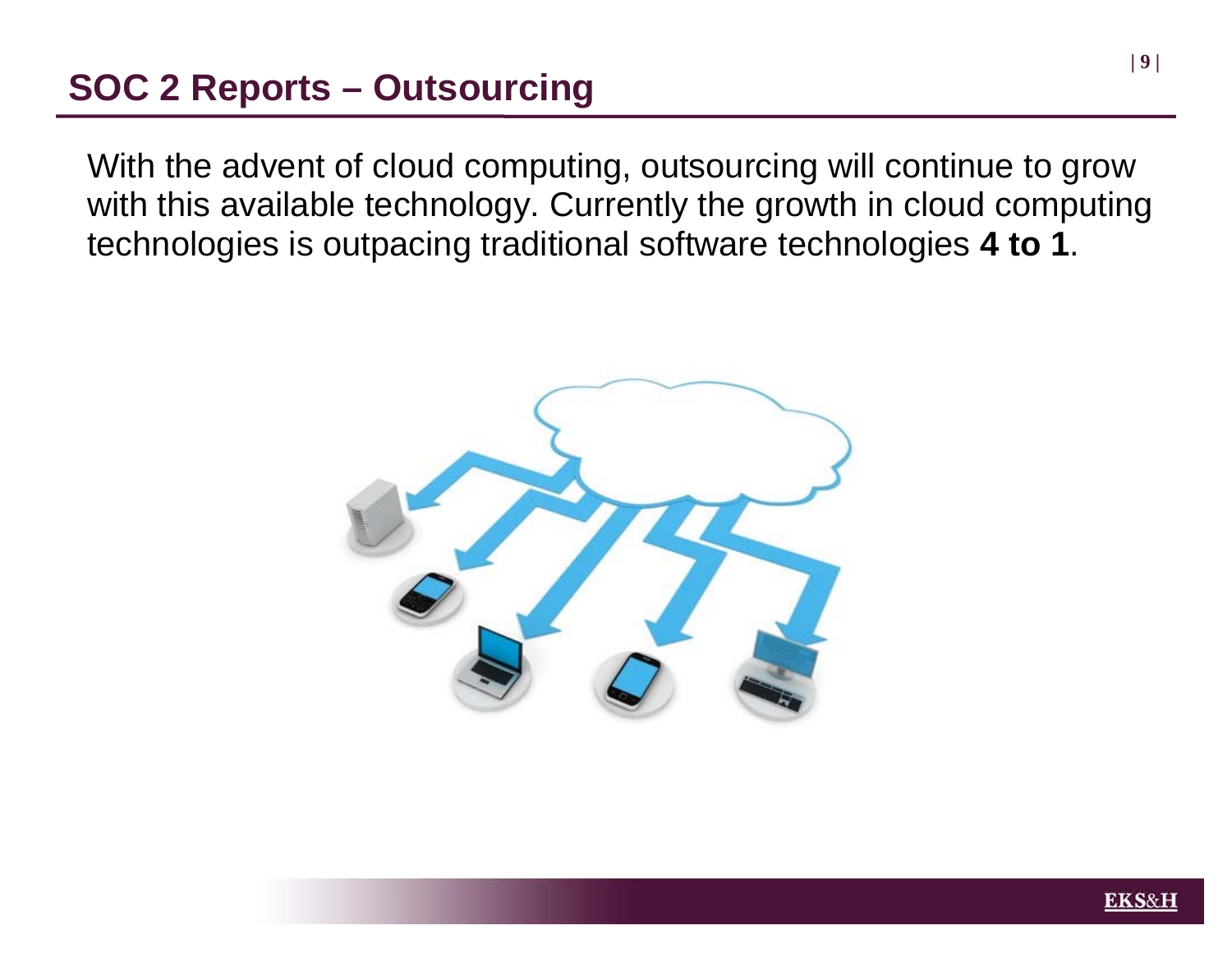#### **SOC 2 Reports – Purpose**

- ٠ Reports on Controls at a Service Organization Relevant to **Security, Availability, Processing Integrity, Confidentiality, or Privacy**
- $\blacksquare$  SOC 2 engagements use the predefined criteria in **Trust Services Principles, Criteria and Illustrations**, as well as the requirements and guidance in AT section 101*, Attest Engagements* (AICPA, *Professional Standards*). In addition, see the AICPA guide, Reporting on Controls at a Service Organization, Relevant to Security, Availability, Processing Integrity, Confidentiality, or Privacy (SOC 2).

**| 10 |**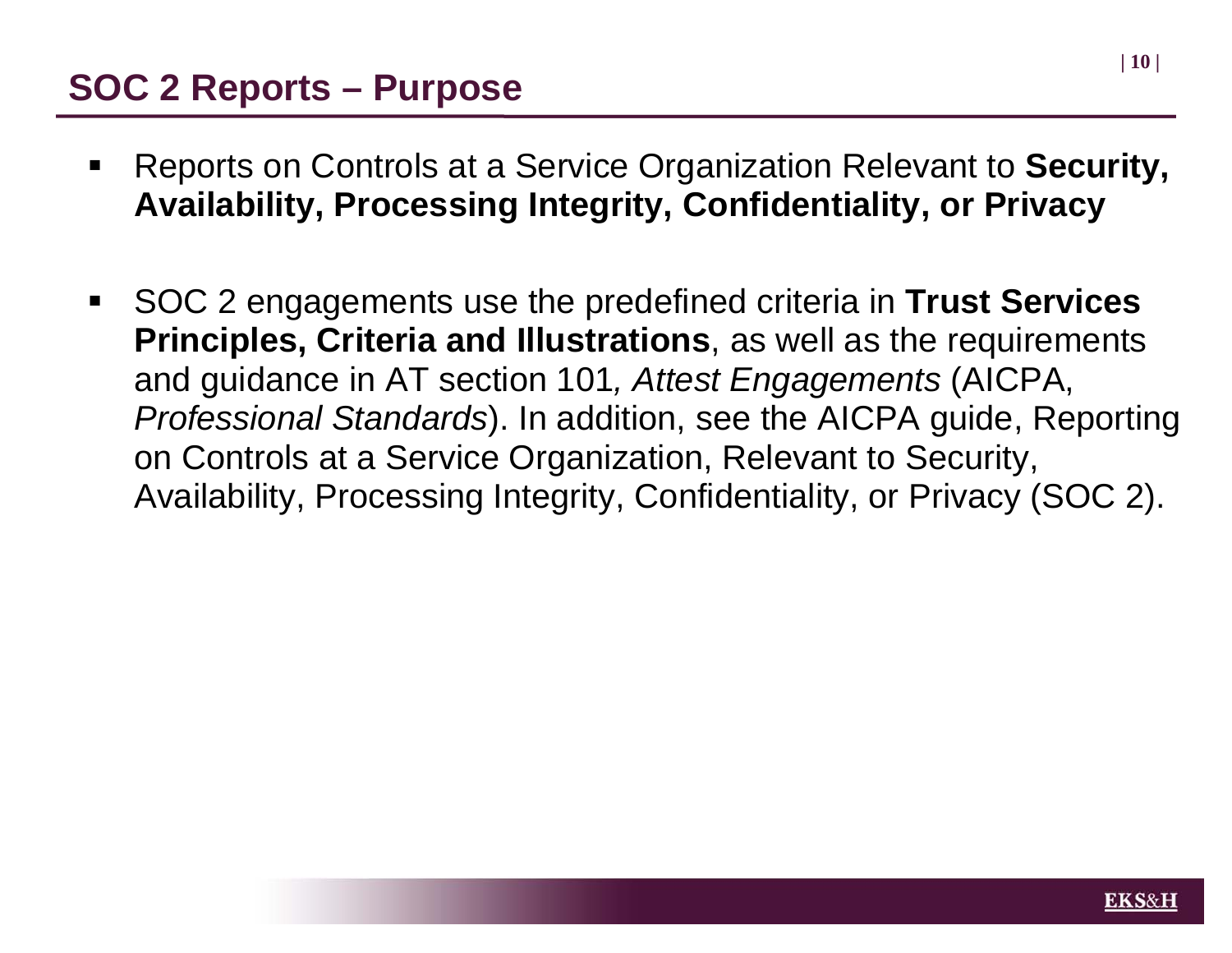#### **SOC 2 Reports – System Attributes**

SOC 2 reports specifically address one or more of the following five key system attributes (the principles):





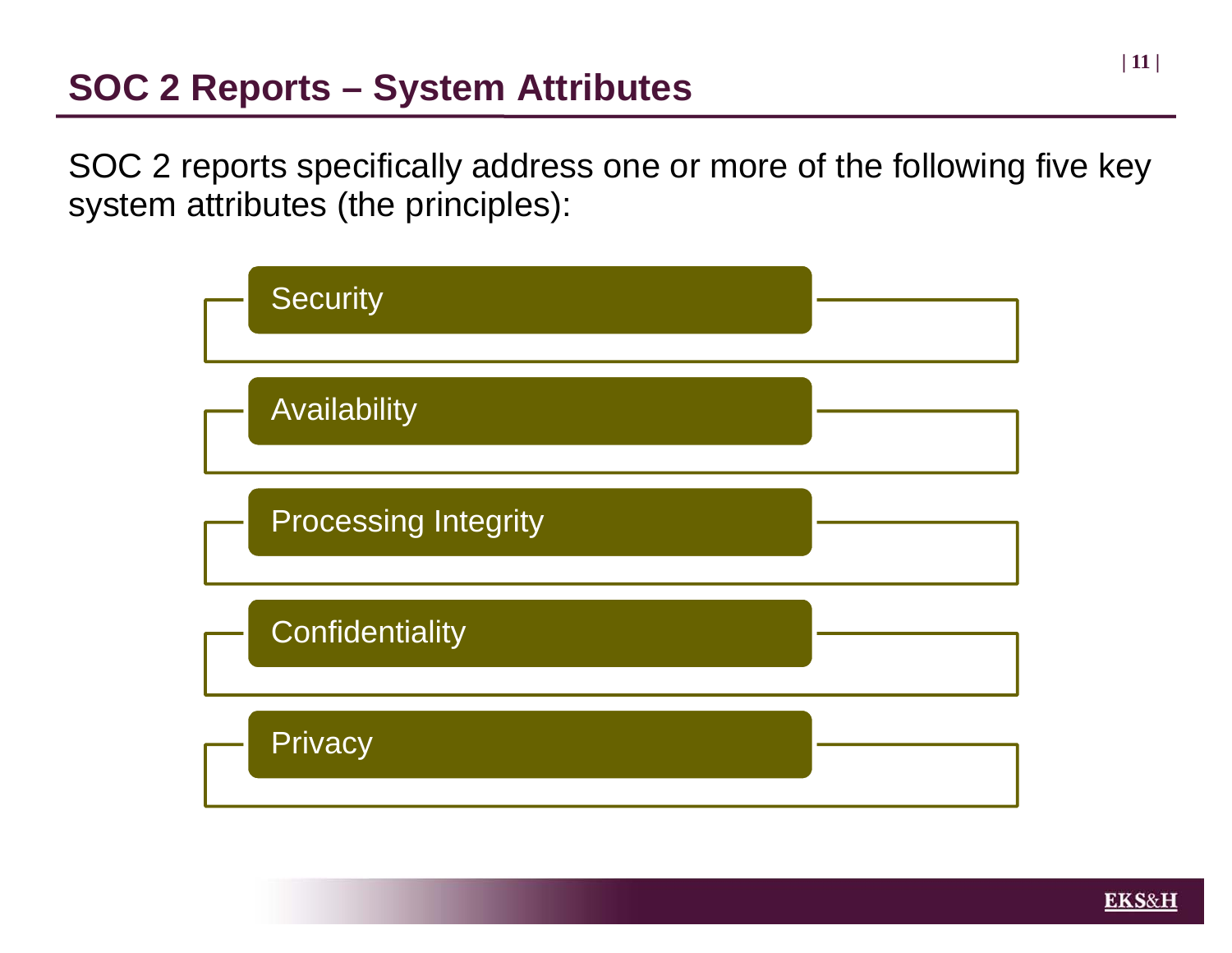| <b>Domain</b>               | <b>Principle</b>                                                                                                                                                                                                                                                                |
|-----------------------------|---------------------------------------------------------------------------------------------------------------------------------------------------------------------------------------------------------------------------------------------------------------------------------|
| <b>Security</b>             | The system is protected against unauthorized access (both<br>physical and logical).                                                                                                                                                                                             |
| Availability                | The system is available for operation and use as committed<br>or agreed.                                                                                                                                                                                                        |
| Confidentiality             | Information designated as confidential is protected as<br>ш<br>committed or agreed.                                                                                                                                                                                             |
| <b>Processing Integrity</b> | System processing is complete, accurate, timely, and<br>authorized.                                                                                                                                                                                                             |
| Privacy                     | Personal information is collected, used, retained, disclosed,<br>ш.<br>and disposed of in conformity with the commitments in the<br>entity's privacy notice and with criteria set forth in generally<br>accepted privacy principles (GAPP) issued by the AICPA and<br>the CICA. |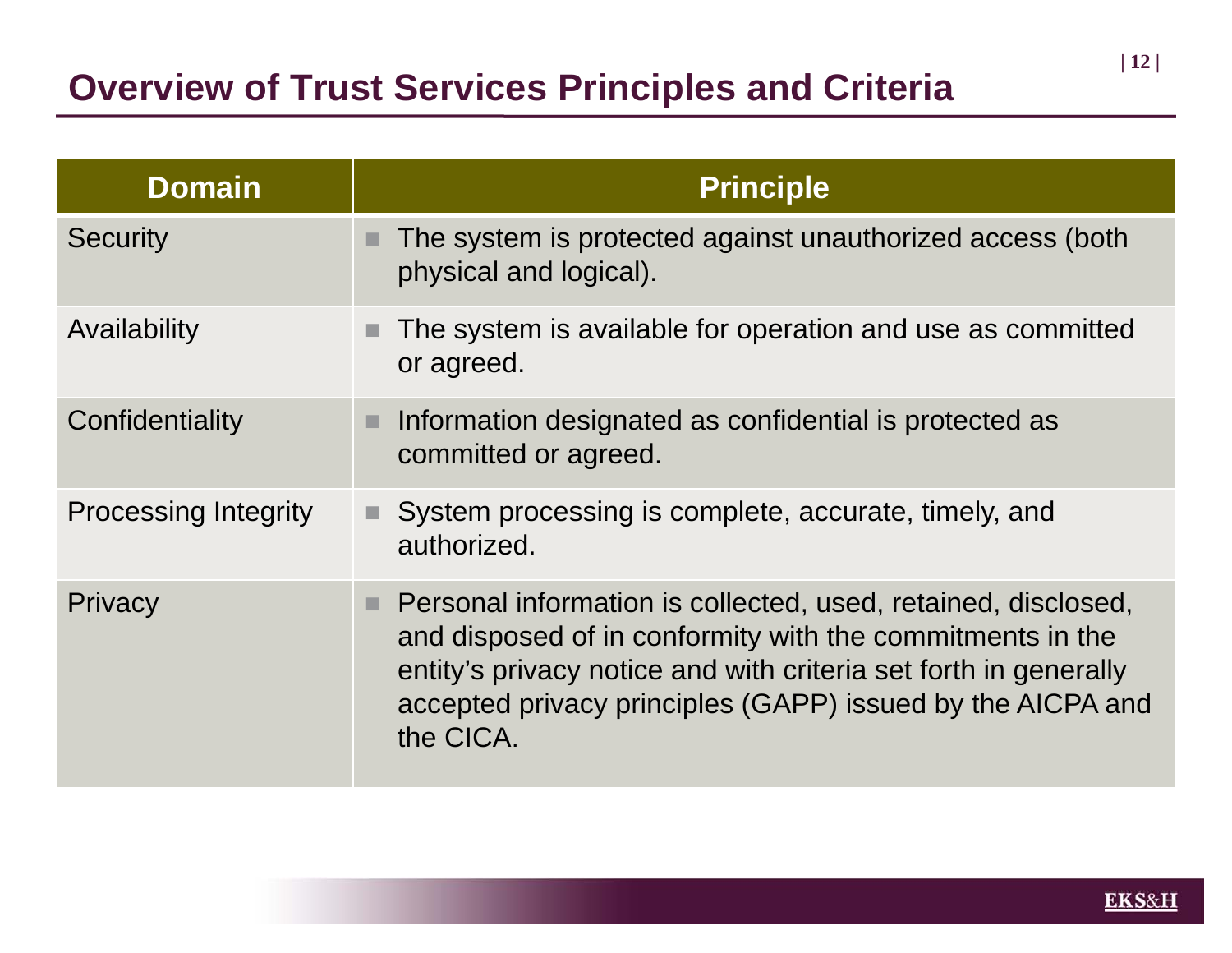### **SOC 2 Engagement: Definition of a System**

- $\blacksquare$  A system consists of five key components organized to achieve a specified objective, which are categorized as follows:
	- **Infrastructure -** The physical and hardware components of a system (facilities, equipment, and networks)
	- **Software -** The programs and operating software of a system (systems, applications, and utilities)
	- **People -** The personnel involved in the operation and use of a system (developers, operators, users, and managers)
	- • **Procedures -** The automated and manual procedures involved in the operation of a system
	- **Data -** The information used and supported by a system (transaction streams, files, databases, and tables)

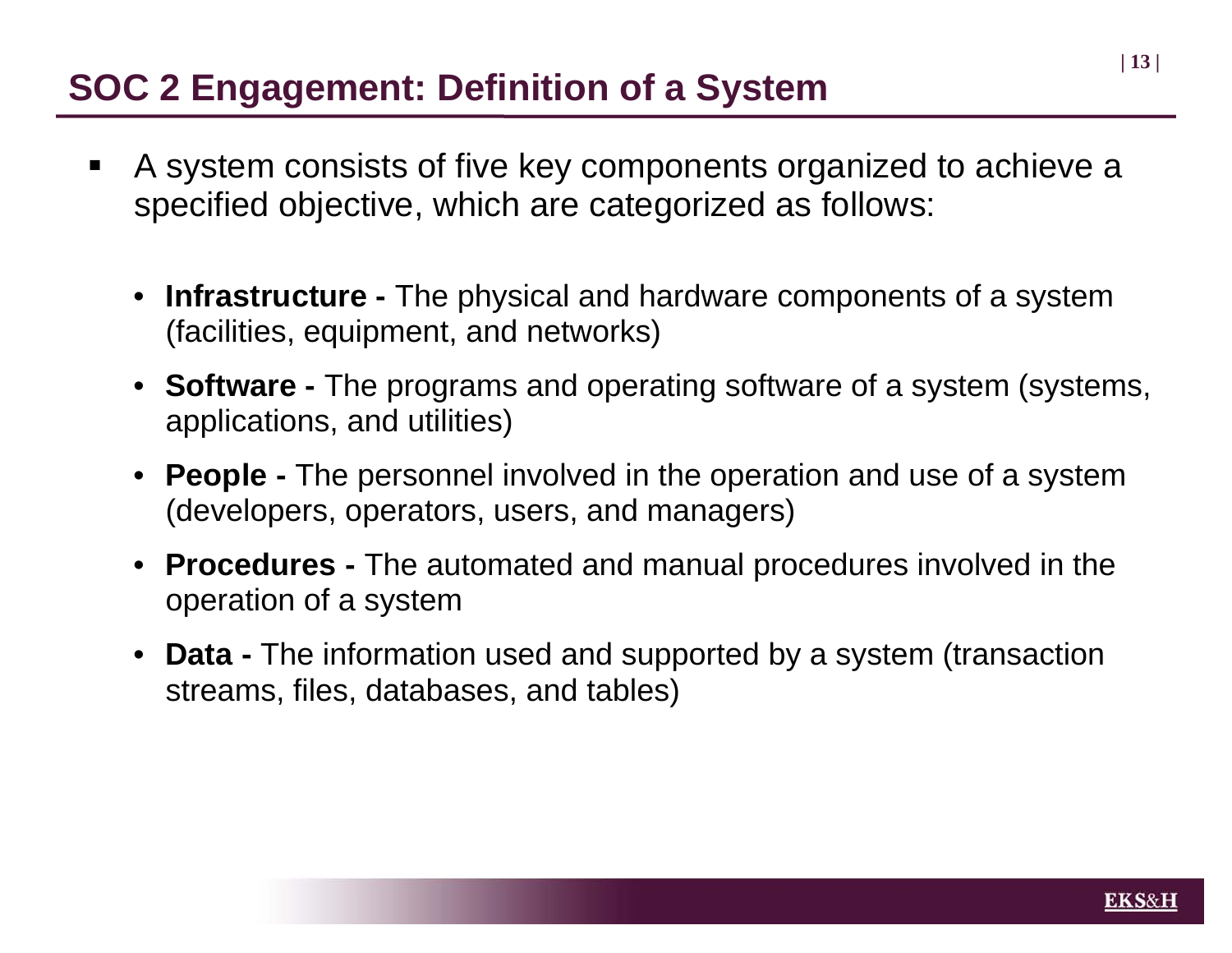#### **Boundaries of the System**

- $\blacksquare$  In a SOC 2 engagement, boundaries of the system must be clearly understood, defined, and communicated.
- $\blacksquare$  **Example:** The boundaries of a system related to processing integrity (system processing is complete, accurate, timely, and authorized) may extend to other operations (e.g., processes at customer call centers).

*(Continued on next slide)*

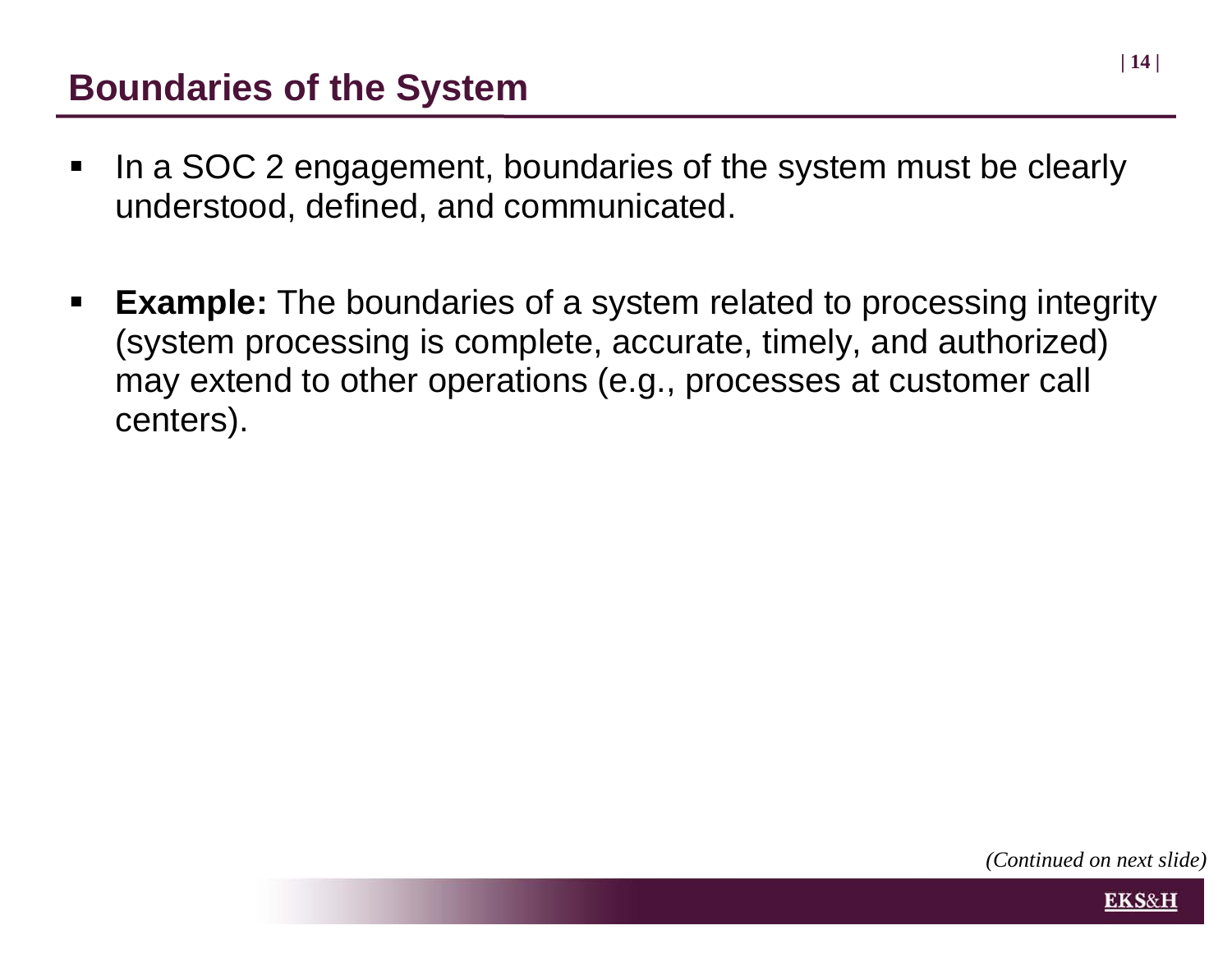When the privacy principle is addressed in a SOC 2 engagement, the system boundaries cover, at minimum, all system components as they relate to the personal information life cycle, which consists of:



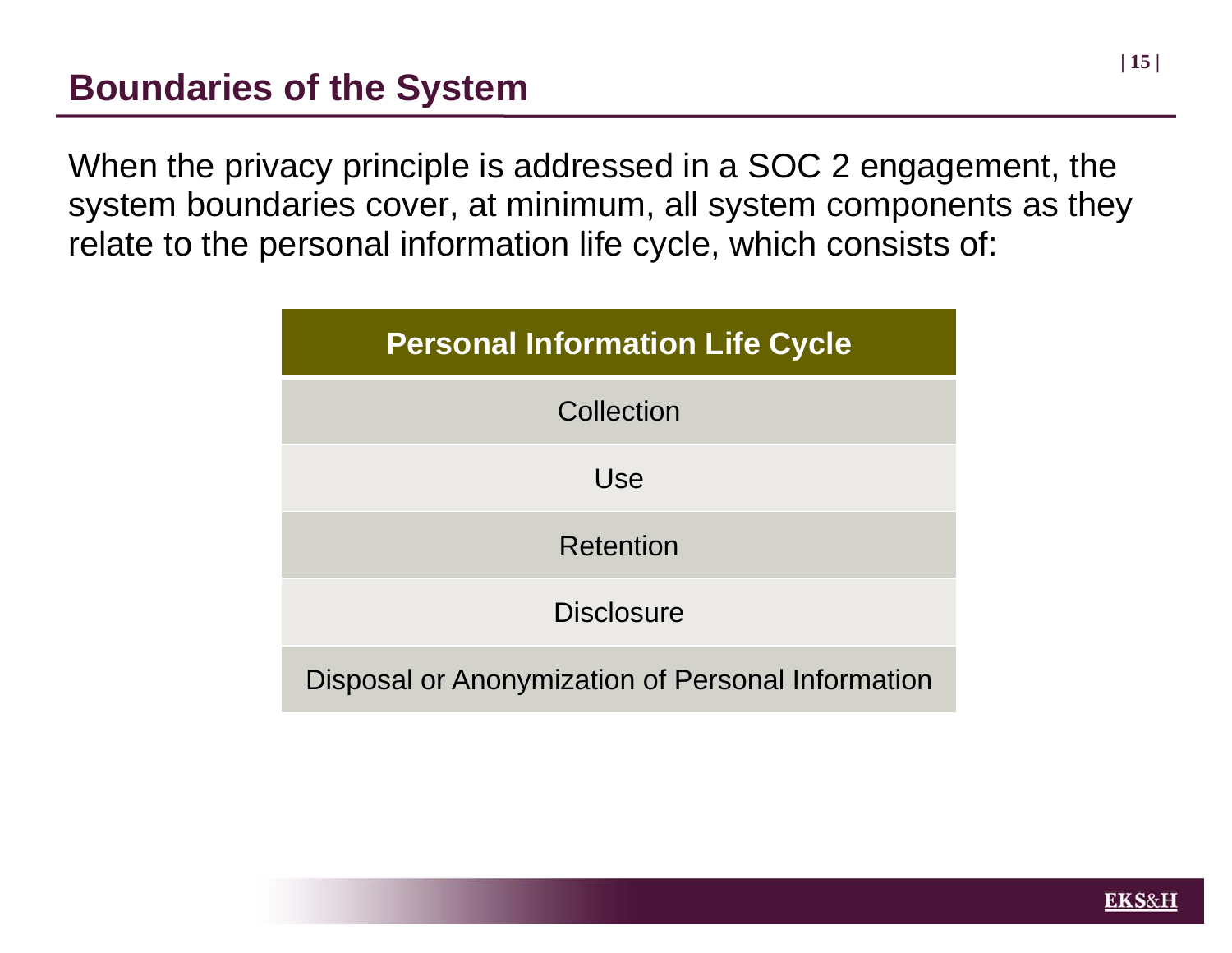#### **Review of the Relationship between Principles, Criteria | 16 <sup>|</sup> and Controls (SOC 2)**

**Principles**: Security, Availability, Processing Integrity, Confidentiality, and Privacy

**Criteria** is organized into seven categories: Organization and Management, Communications, Risk Management and Design and Implementation of Controls, Monitoring of Controls, Logical and Physical Access Controls, System Operations, and Change Management.

**Illustrative Controls** for each Criteria

**System Components**: Infrastructure, Software, People, Procedures, and Data



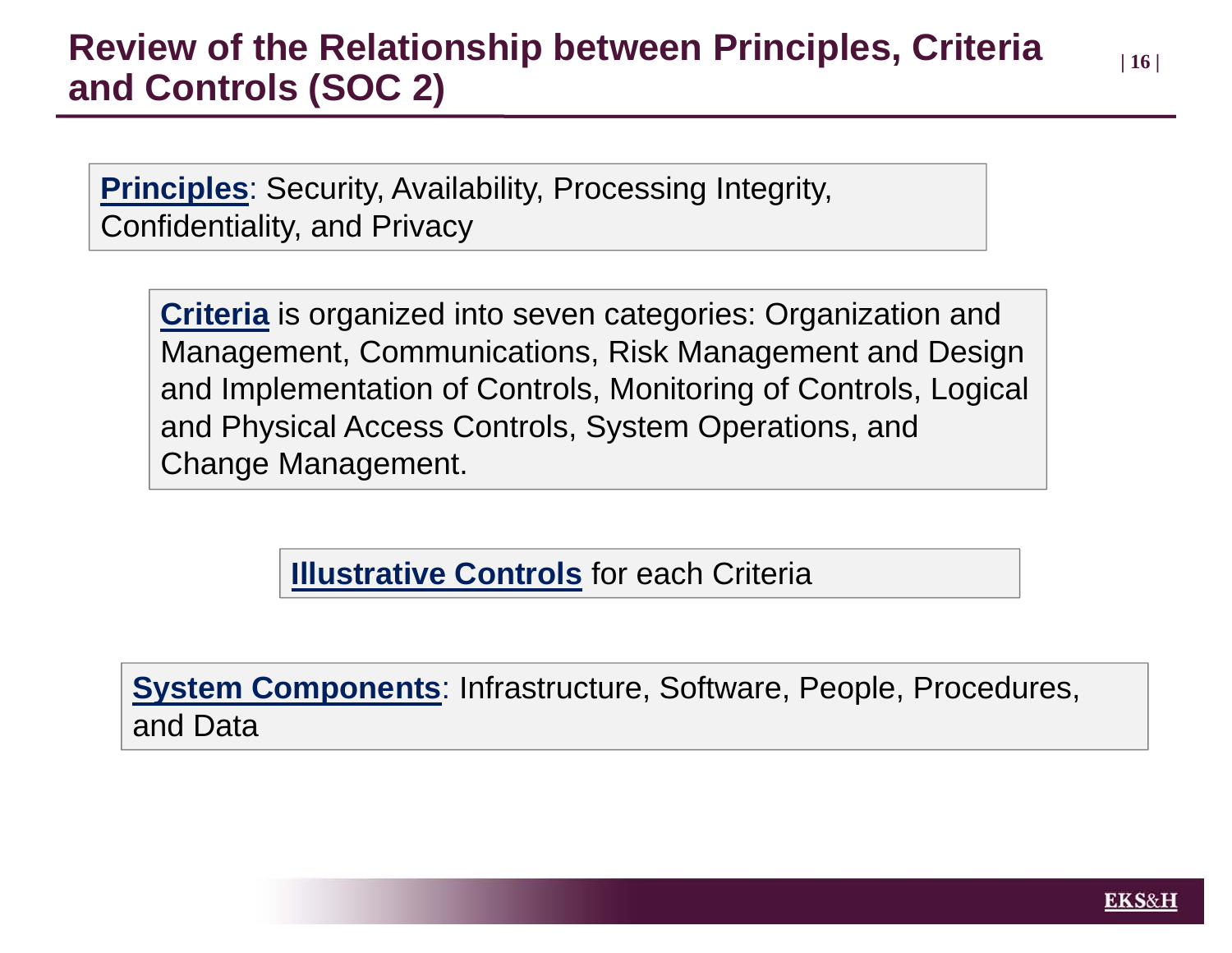A SOC 2 Type 2 report contains the service auditor's opinion about whether:

- ш **Management's description** of the service organization's system is **fairly presented**
- The **controls in the description** are **suitably designed** to meet the trust service criteria
- The **controls were operating effectively** to meet applicable trust service criteria
- For SOC 2 reports that address the privacy principle, **management complied with commitments**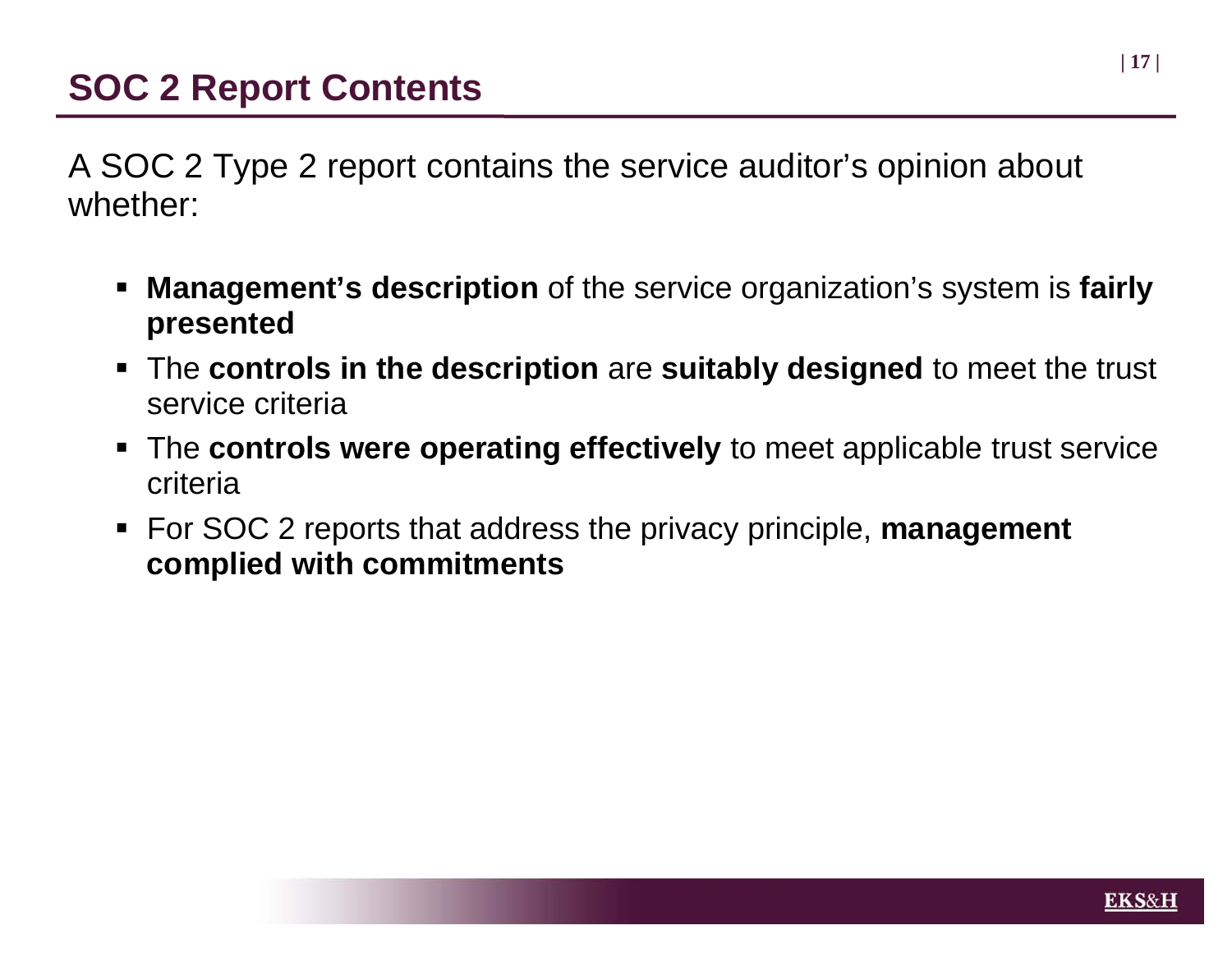#### $\blacksquare$ **Qualified Opinion Examples**

- Fair presentation
	- Management's description of the service organization's system is not fairly presented, in all material respects.
- $\bullet$  Design
	- The controls are not suitably designed to provide reasonable assurance that the applicable Trust Services Principles and Criteria would be met if the controls operated as described.
- • Operating effectiveness
	- In the case of a Type 2 report, the controls did not operate effectively throughout the specified period to meet the applicable Trust Services Principles and Criteria stated in management's description of the service organization's system.
	- In the case of a Type 2 report that addresses the privacy principle, the service organization did not comply with the commitments in its statement of privacy practices.
- Service auditor unable to obtain sufficient, appropriate evidence
	- A scope limitation exists, resulting in the service auditor's inability to obtain sufficient, appropriate evidence.



**EKS&H**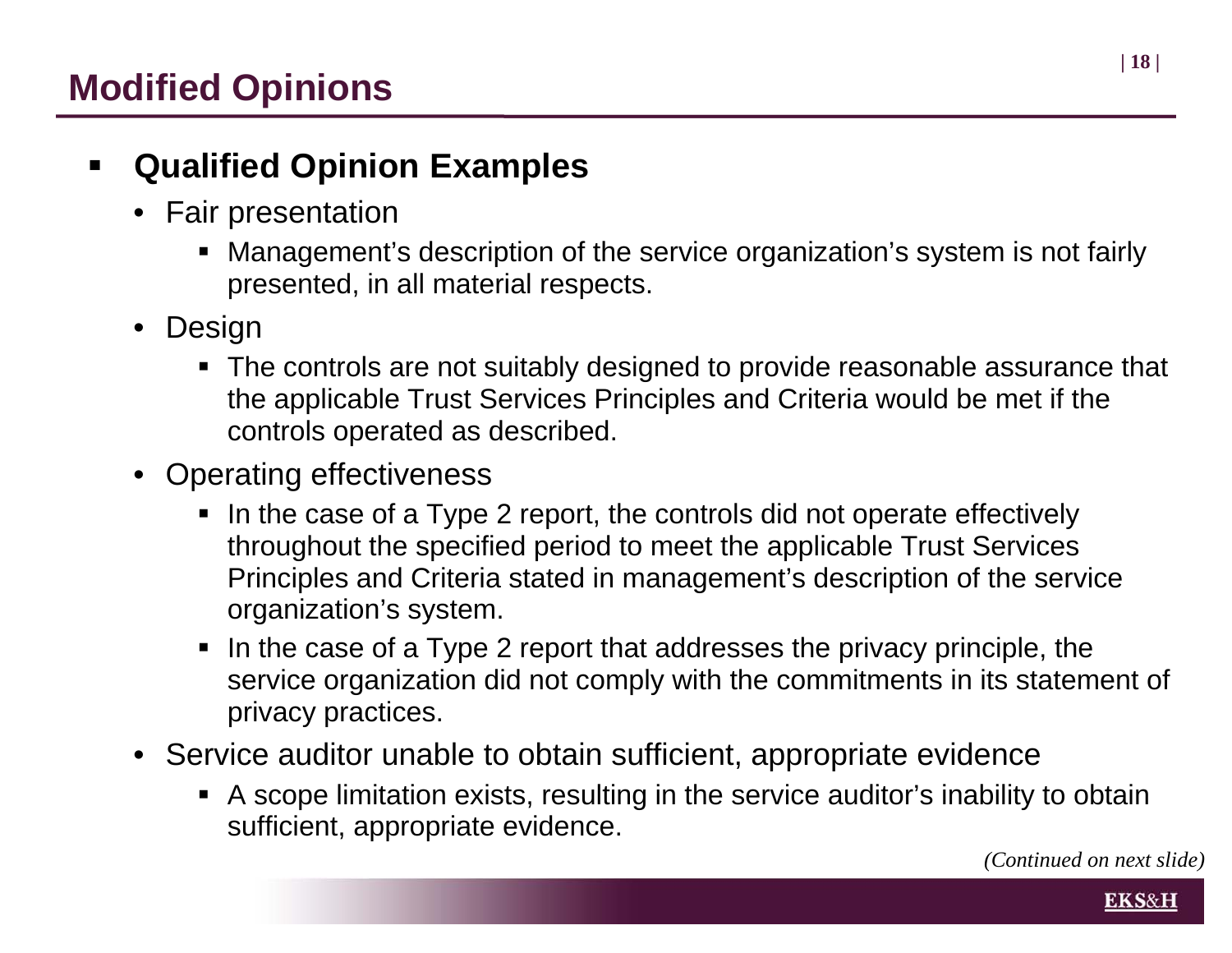### **Modified Opinions**

#### $\blacksquare$ **Adverse**

- Conclusion on the entire description
	- **Fair presentation**
	- **•** Design
	- **Operating effectiveness**

#### $\blacksquare$ **Disclaimer**

- Refusal to provide a written assertion
- $\bullet$  Refusal by management to provide a representation reaffirming its assertion
- Information provided by the service organization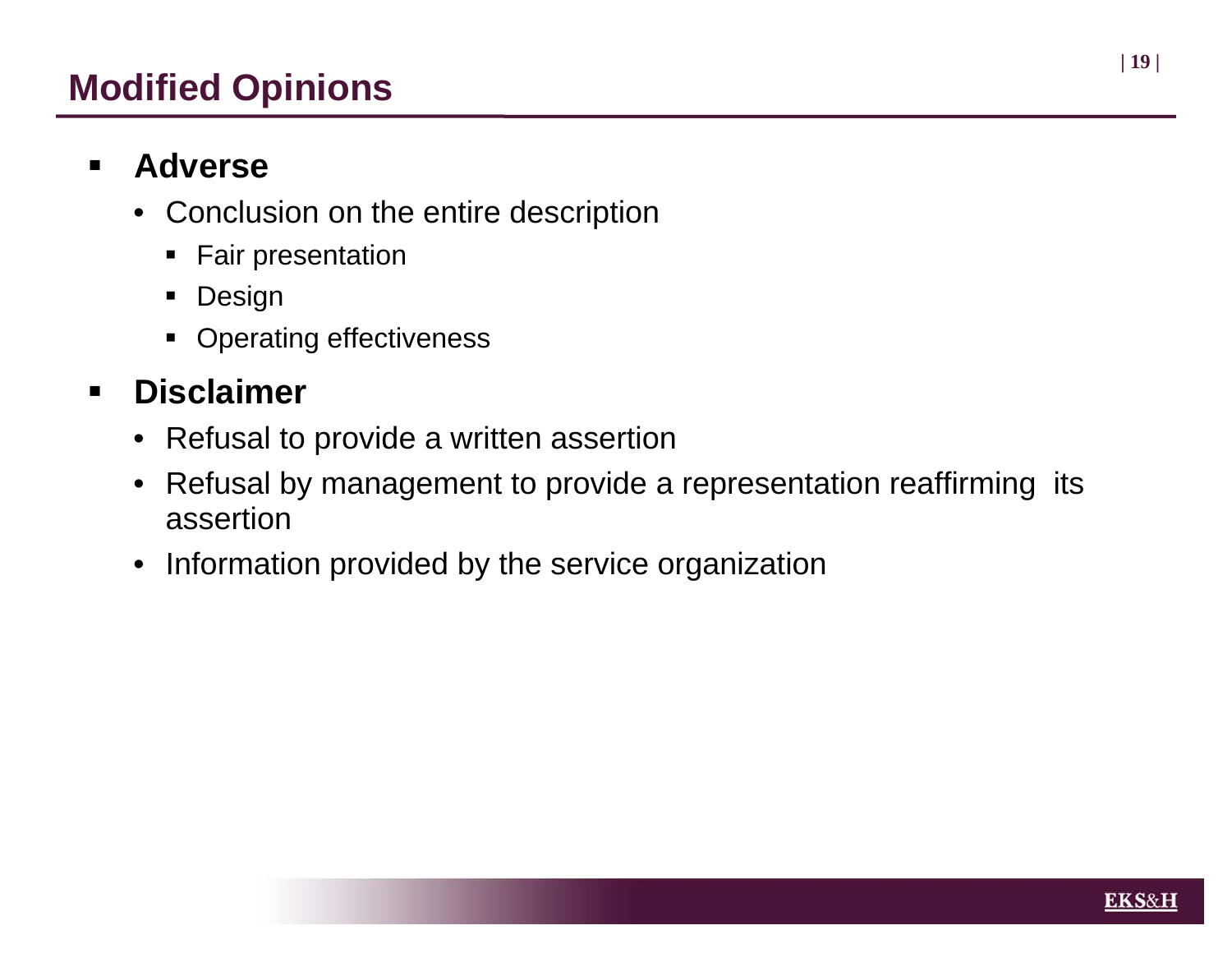#### **Management's Assertion**

- $\blacksquare$  Assertion should be provided prior to the service auditor forming the opinion.
- $\blacksquare$  Assertion should disclose any deviations in the subject matter identified in the opinion.
- $\blacksquare$  If deviations are identified that were not known, consider whether additional procedures by management are warranted in order to provide the assertion.

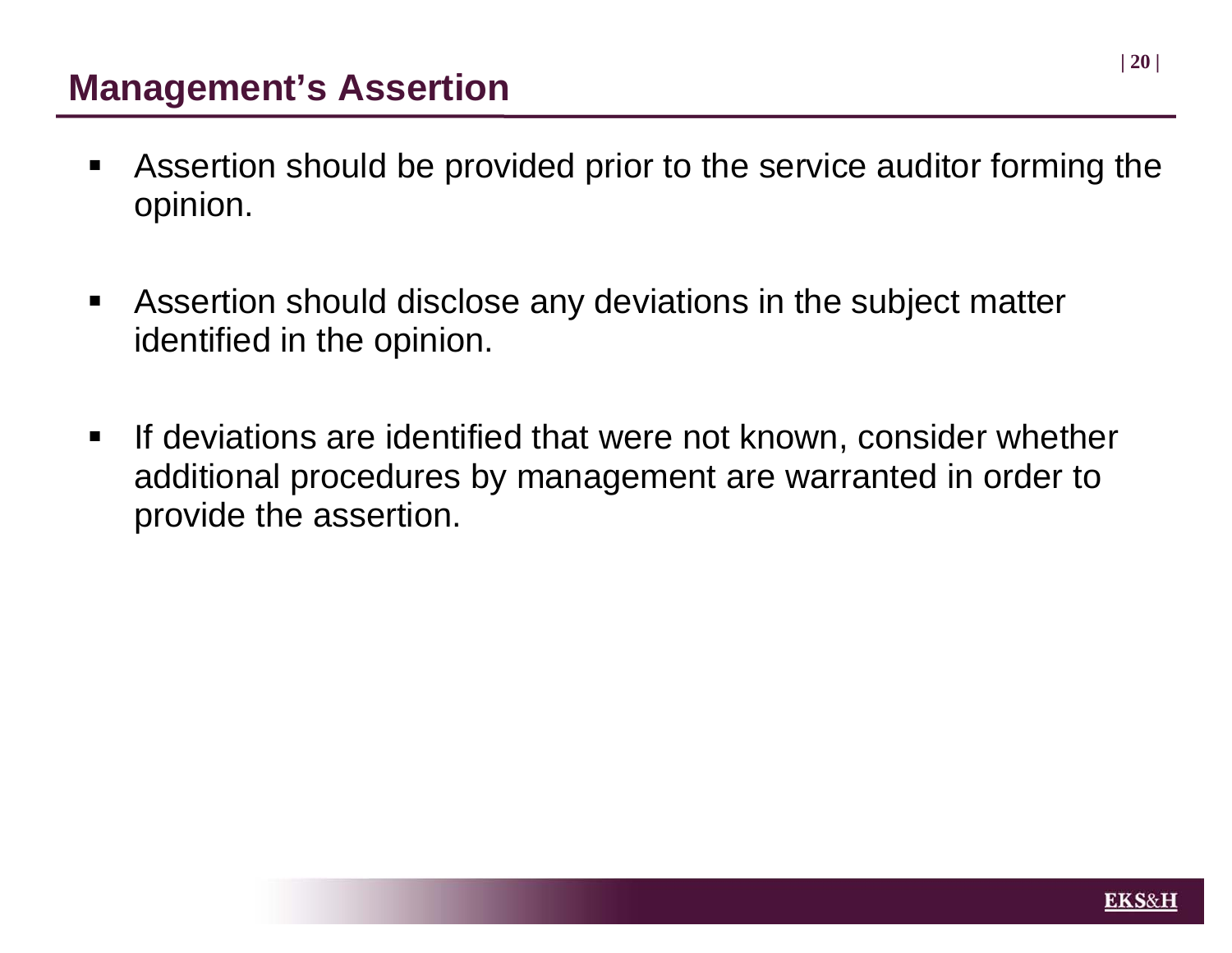#### $\blacksquare$ **Representation letter**

- • Required from parties at the service organization and subservice organization (when using inclusive method) who have appropriate knowledge of and responsibilities for the subject matter
- Service auditor may request representation from those who are both directly and indirectly knowledgeable about and responsible for the subject matter
- •Includes a reaffirmation of the assertion
- Dated the same date as the service auditor report

#### $\blacksquare$ **Subsequent events**

- Events discovered after the end of the examination period but before the opinion date
- • Impact the examination period (e.g., fraud that was happening during the examination period) and may affect the opinion
- A matter sufficiently important for disclosure by management (e.g., acquisition of the entity)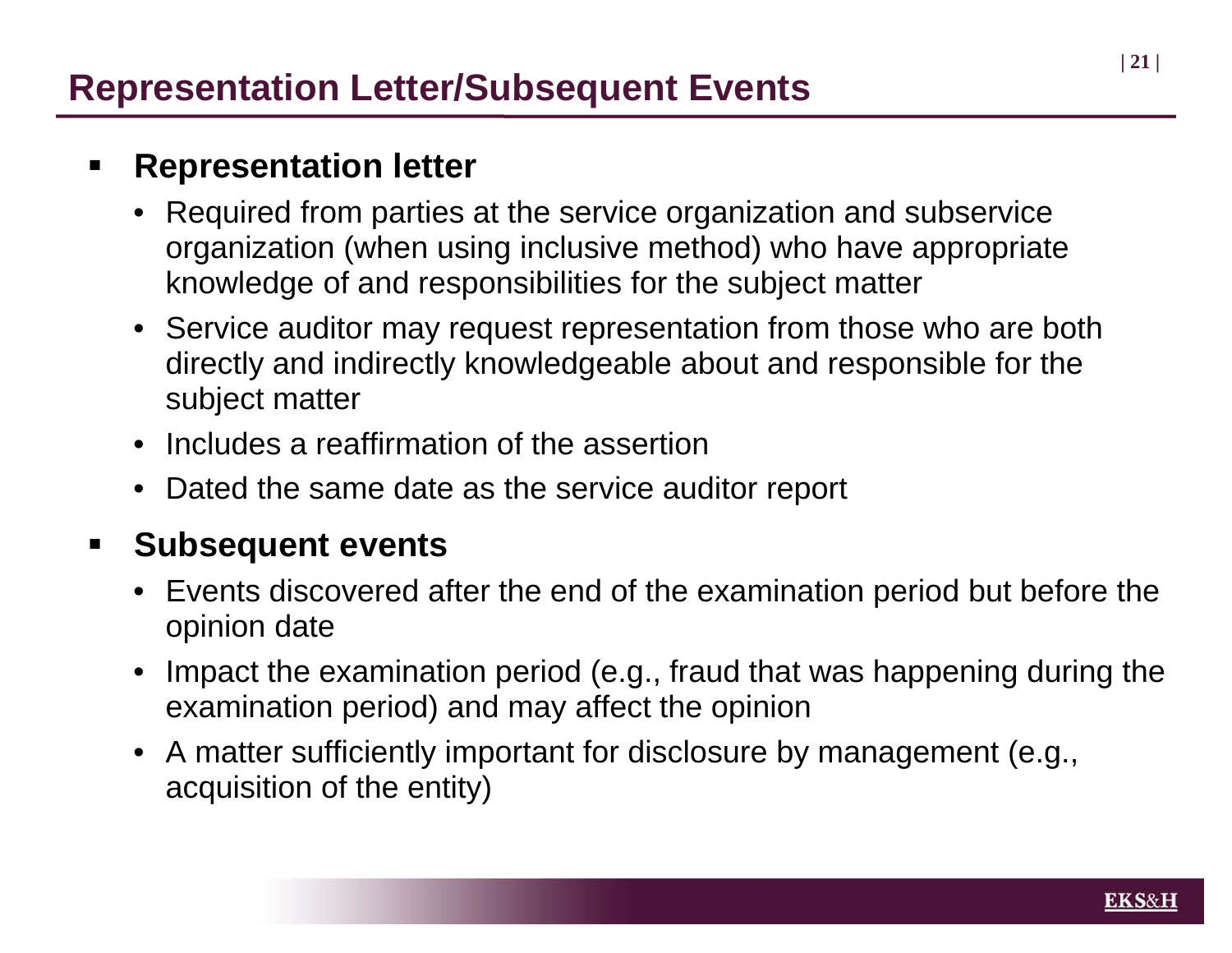## **Key Implementation Activities for Service Organizations**

- $\blacksquare$ Review customer contracts
- $\blacksquare$ Develop communications plan for customers
- $\blacksquare$ Determine approach for subservice organizations
- $\blacksquare$  Determine who within the organization will decide on trust principles, scope, and system boundaries
- $\blacksquare$ Implement a process to support a reasonable basis for the assertion
- $\blacksquare$  Consider other types of reports to satisfy changes to user needs (e.g., SOC 1 or SOC 3 reports)
- $\blacksquare$  Controls for both SOC 1 and SOC 2 cannot be combined in one description

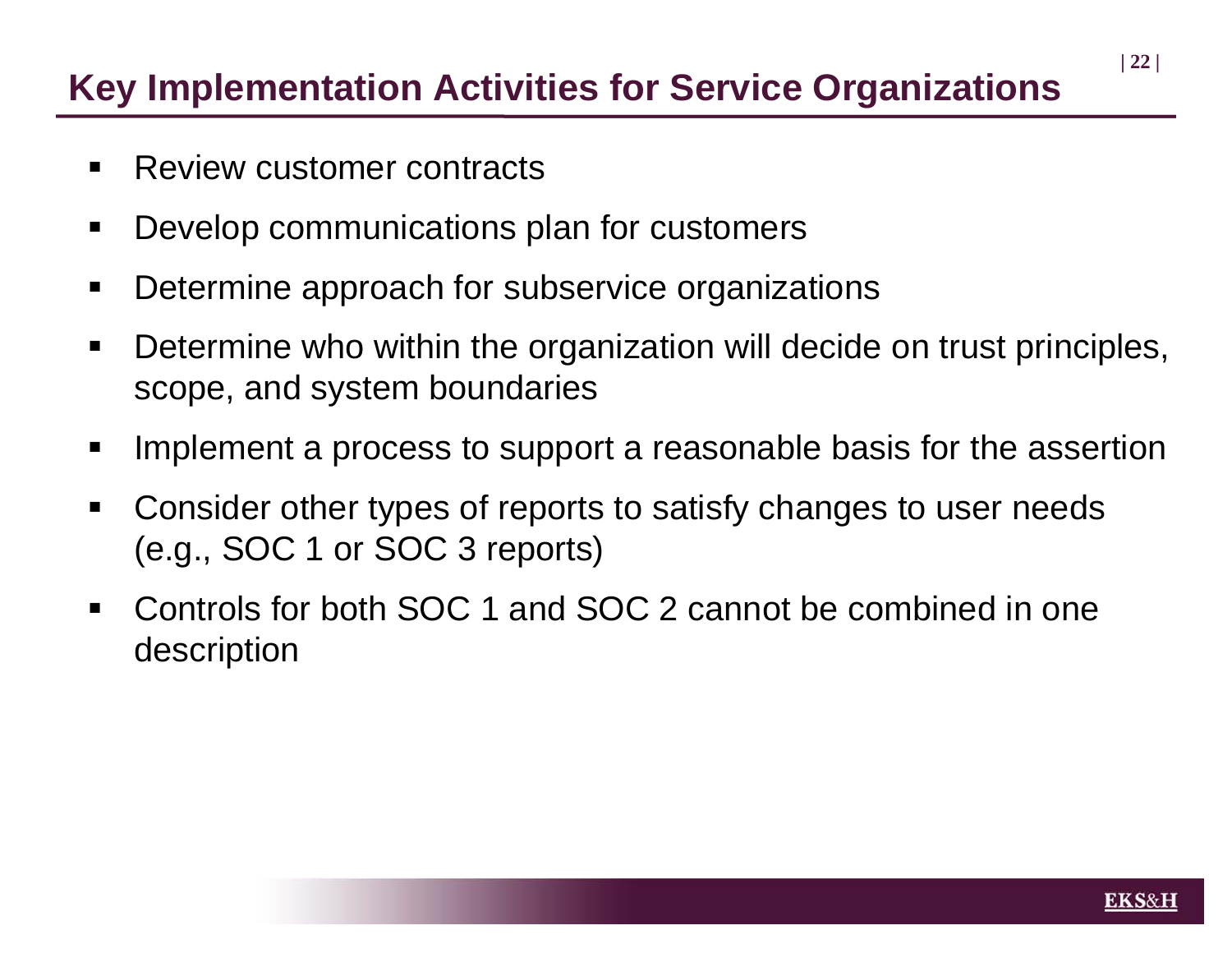### **Reporting and Completing the Engagement – Intended | 23 <sup>|</sup> Users of the Report**

SOC 2 reports have the potential to be misunderstood when taken out of the context in which they are intended to be used. The service auditor's report should state the report is intended solely for the information and use of management of the service organization and other **specified parties** with **sufficient knowledge and understanding** of the following:

#### **Specified Parties Should Understand These Concepts:**

- The nature of service provided by service organization
- How the service organization's system interacts with user entities, subservice organizations, and other parties
- Internal control and its limitations
- Complementary user entity controls
- Applicable Trust Services Principles and Criteria
- Risks that may threaten achievement of the applicable TSP and how controls address those risks

*(Continued on next slide)*

**EKS&H**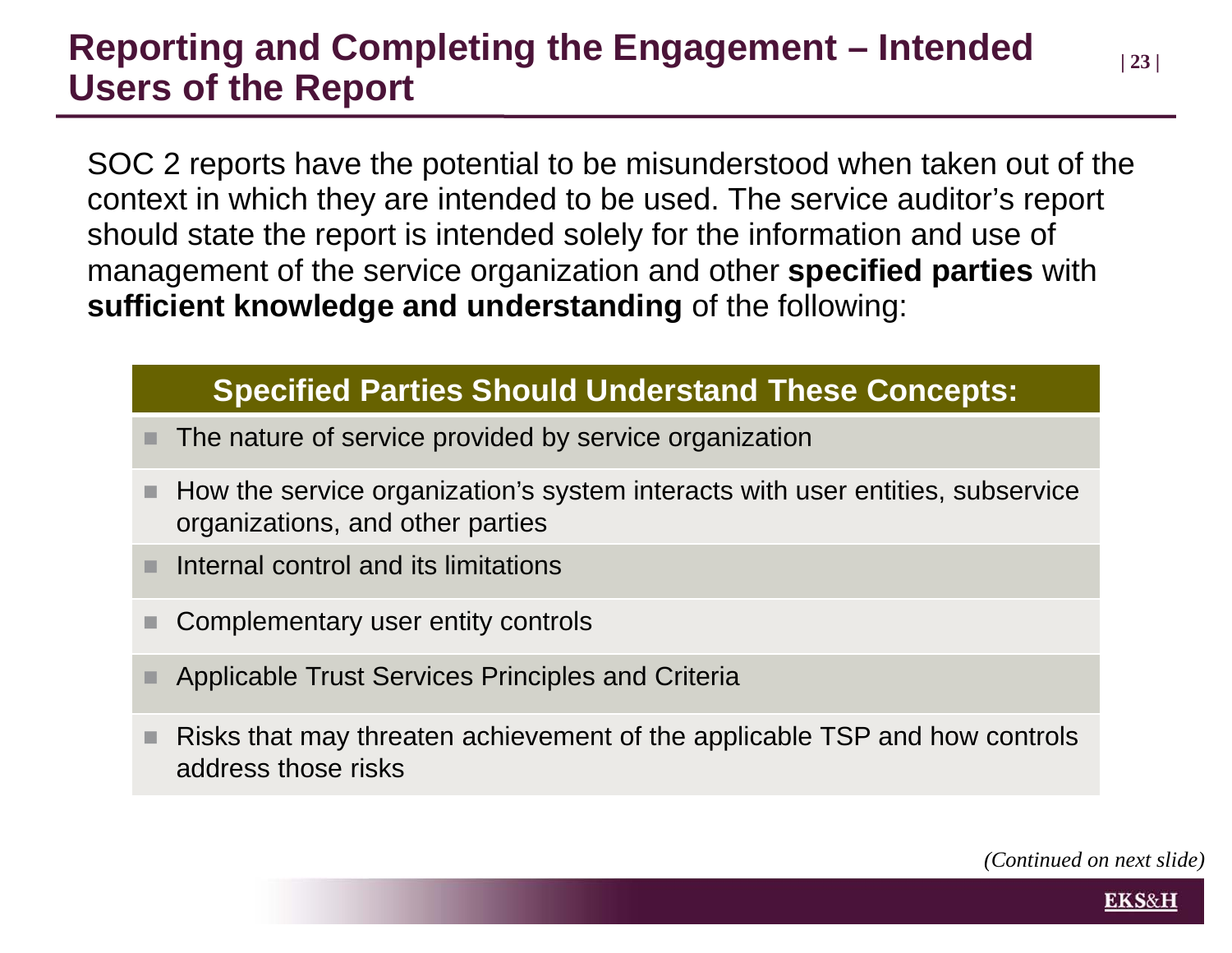#### **Reporting and Completing the Engagement – Intended | 24 <sup>|</sup> Users of the Report**

Report users who are most likely to have such knowledge include:

#### **Examples of Report Users:**

- Management of the service organization
- Management of the user entities
- Practitioners evaluating or reporting on controls at user entities
- **Regulators**
- Others performing services related to controls at the service organization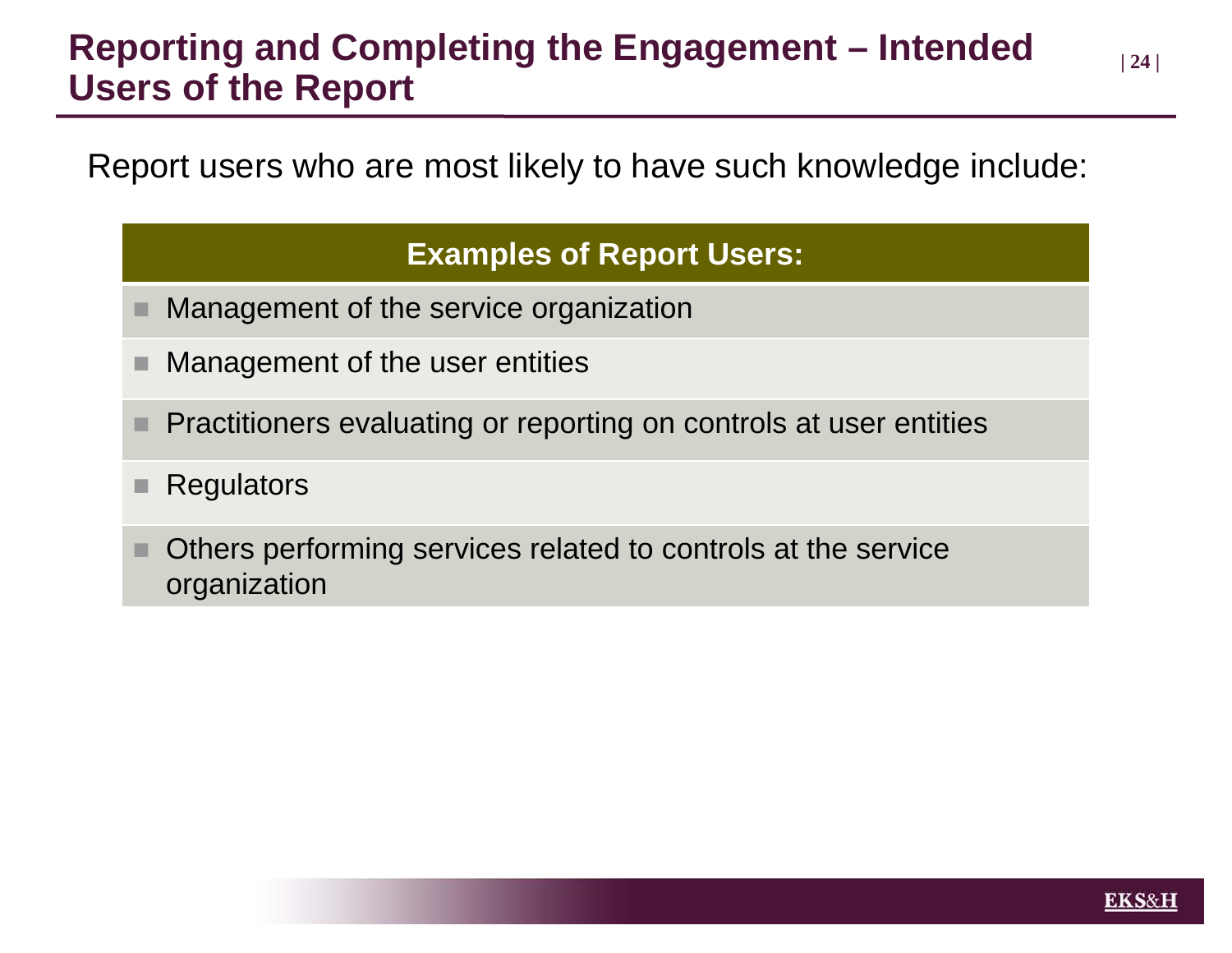### **Considerations for Report Users**

- $\blacksquare$  Understand and consider coverage period of the examination in relation to the audit of the user entity's financial statements (Type 2 reports)
- $\blacksquare$  Evaluate boundaries, principles, criteria, and controls addressed by the report and whether they meet your needs
- $\blacksquare$  Identify and determine whether relevant user entity controls included in the SOC 2 report have been implemented by the user entity
- $\blacksquare$  Evaluate the tests performed by the service auditor and the effect of the test results

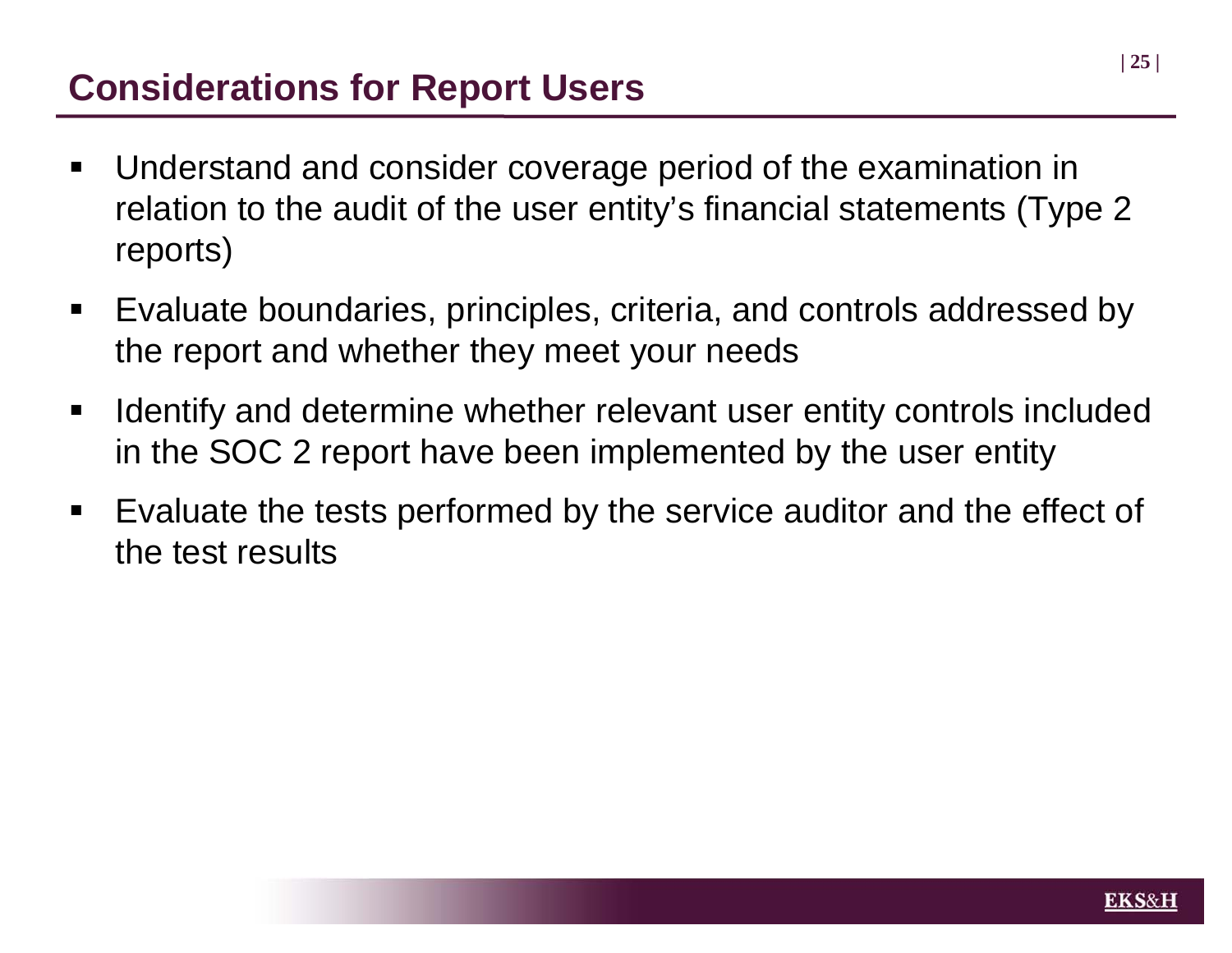# **SOC 2 Changes**

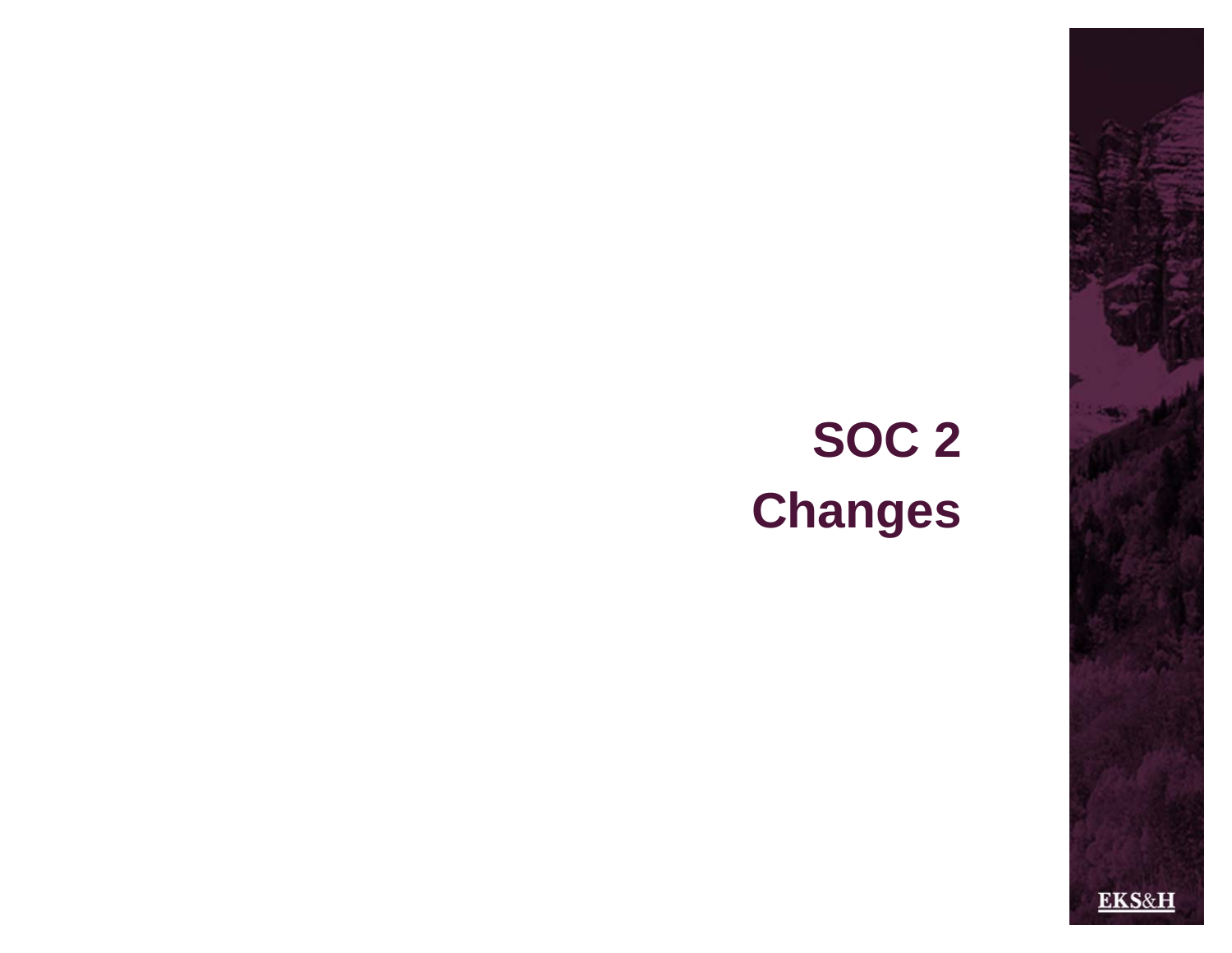#### **SOC Changes Effective December 15, 2014**

The AICPA recently issued an update to the Trust Services Principles and Criteria for Security, Availability, Processing Integrity, and Confidentiality. The **revised criteria are effective for reporting periods ending on or after December 15, 2014.** SOC 2 reports are based on the AICPA's *Trust Services Principles, Criteria, and Illustrations for Security, Availability, Processing Integrity, Confidentiality, and Privacy (TSP section 100A)*.

Privacy principles are currently under revision and will be updated in the future.

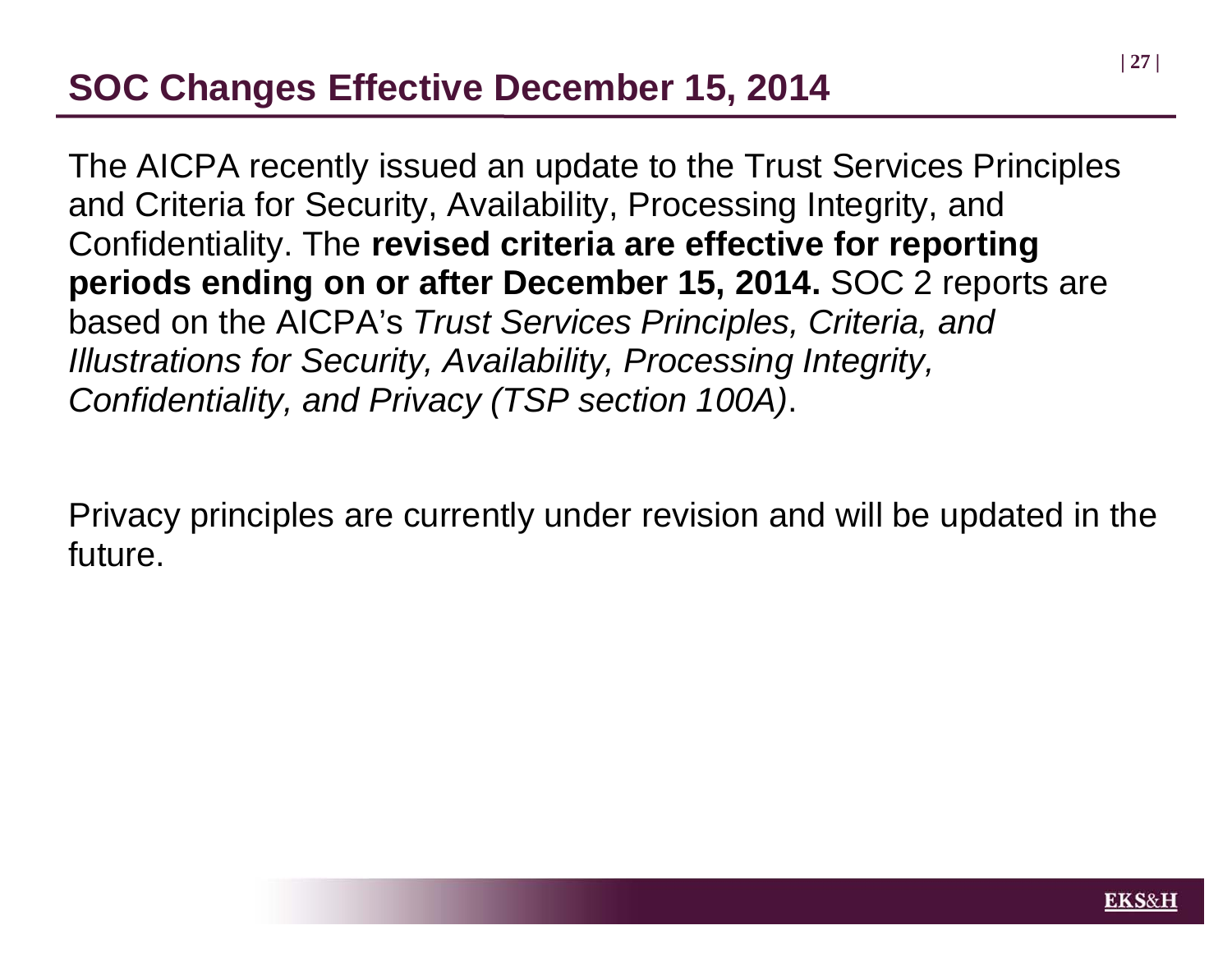## **SOC Reporting Changes**

In an effort to eliminate the redundancy and cross-referencing involved with the original Trust Services Principles and Criteria, the new criteria have been restructured to group all common criteria. The criteria used to be grouped together by the four different areas for each trust principle:

- 1. Policies
- 2. Communications
- 3. Procedures
- 4. Monitoring

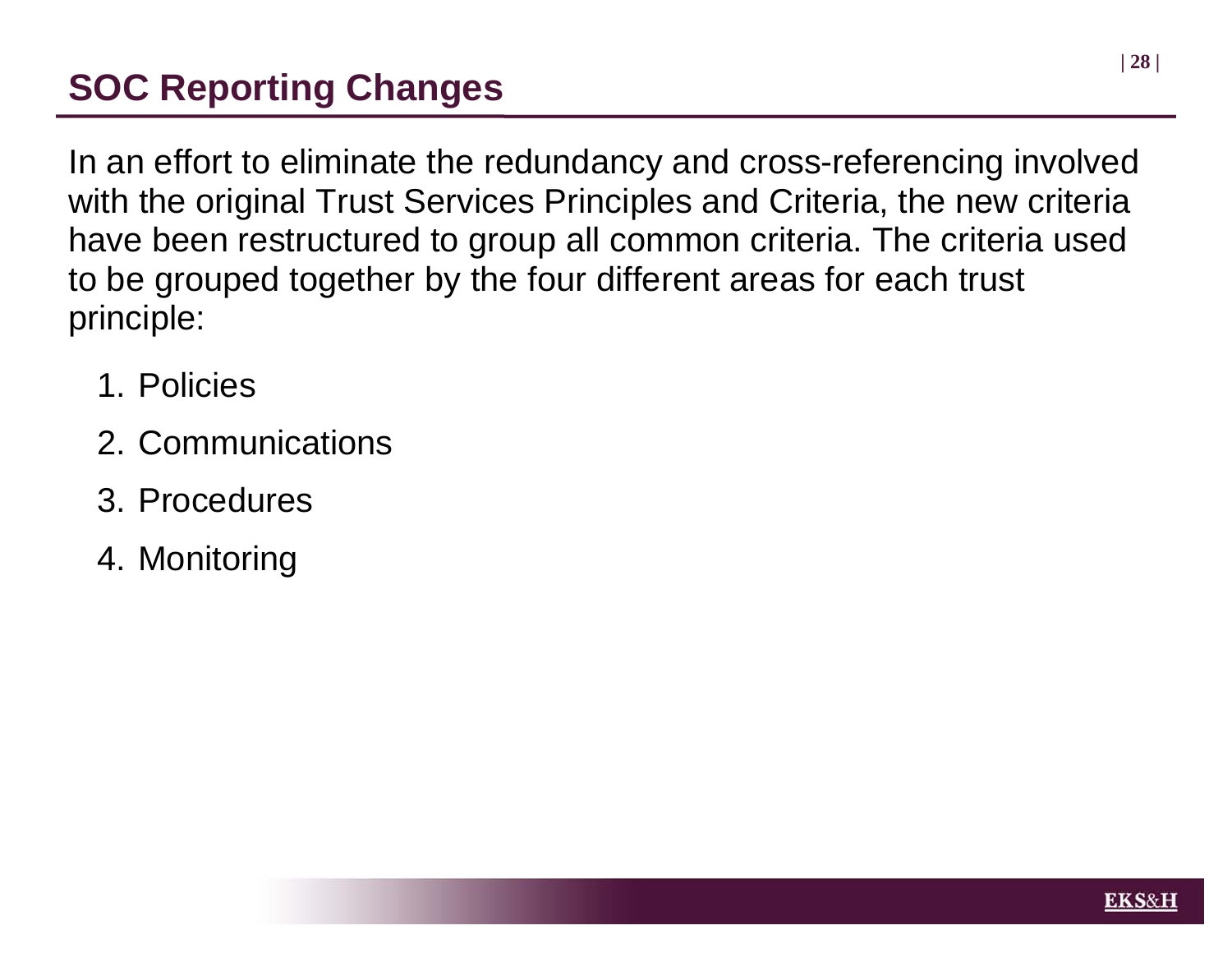#### **Trust Services Principles and Criteria**

The new Trust Services Principles and Criteria group common criteria that apply to all principles into the following seven categories:

- 1. Organization and management
- 2. Communications
- 3. Risk management and design and implementation of controls
- 4. Monitoring of controls
- 5. Logical and physical access controls
- 6. System operations
- 7. Change management

In addition to these seven categories, service organizations must consider the additional criteria that are specific to availability, confidentiality, and processing integrity. Be aware that streamlining the common criteria does not mean that there are fewer controls that need to be in place as those seven categories apply to all principles being reported on.

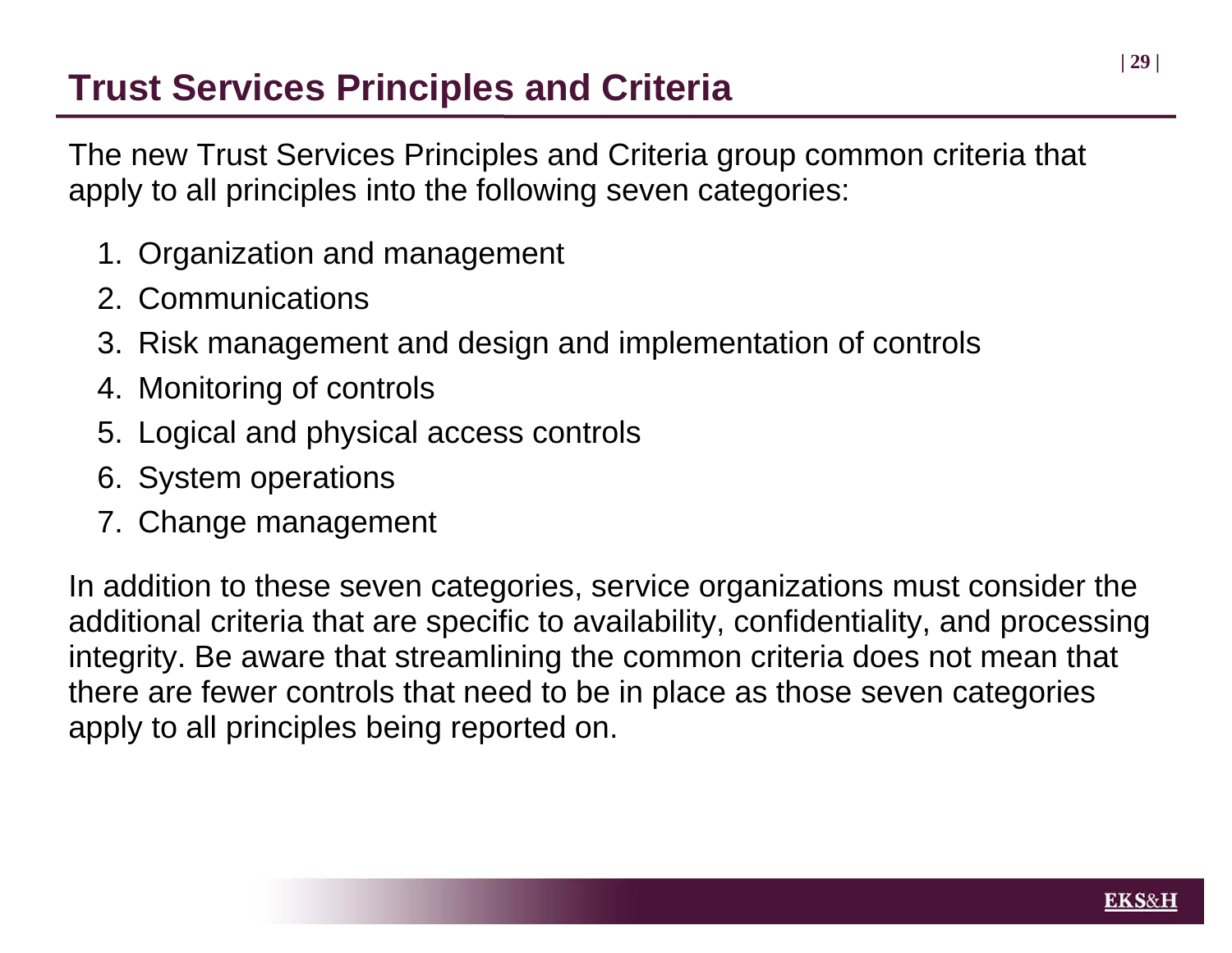Some of the most significant areas of change and focus that service organizations should address:

- Greater focus on risk assessment
- Code of conduct and background screening procedures are now required, whereas in the past it was an illustrative control for a specific criteria.
- Criteria surrounding disaster recovery and incident response-related controls are more specific.
- More focus on defined organization structure and reporting lines
- More focus on performing root cause analysis over incidents that occur and their respective remediation efforts
- Clearer communication of certain security criteria to internal and external users is now required.
- Streamlined criteria that provides enhanced presentation for SOC 2 reporting
- Documentation prepared to explain to internal and external users the limitations of the system as well as each user's responsibilities

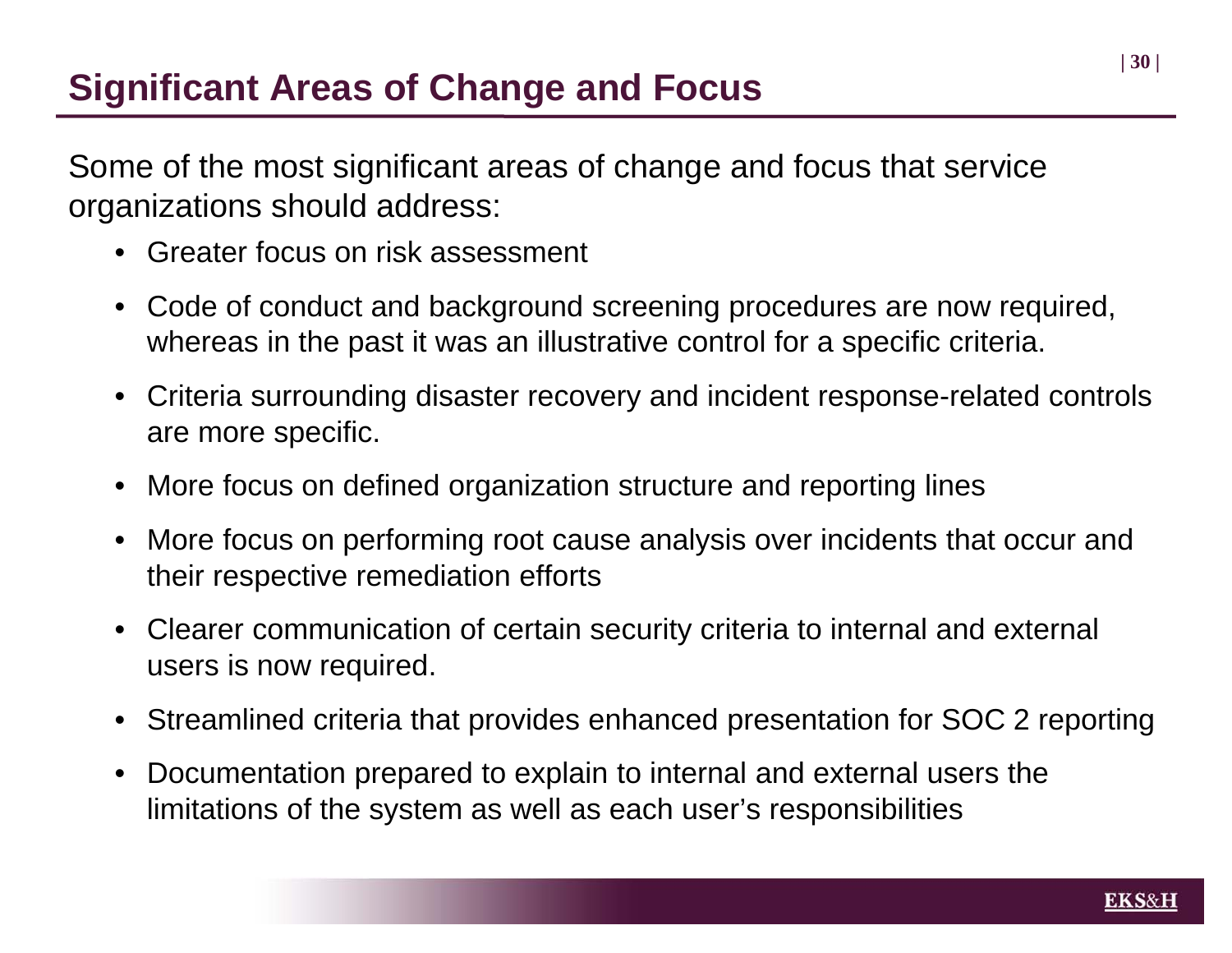### **What Do You Need to Do Differently?**

A service organization that currently or has previously provided a SOC 2 or SOC 3 report to stakeholders should understand the impact of these changes on SOC reporting processes. If your client has not completed a SOC audit but provides outsourced services to customers, this is particularly important, especially for those being audited by their customers surrounding those processes and who are completing checklists to provide information on their internal control environment to their customers. This is also important if compliance initiatives, such as HIPAA, GLBA, ISO 27001, and NIST 800-53, need to be achieved.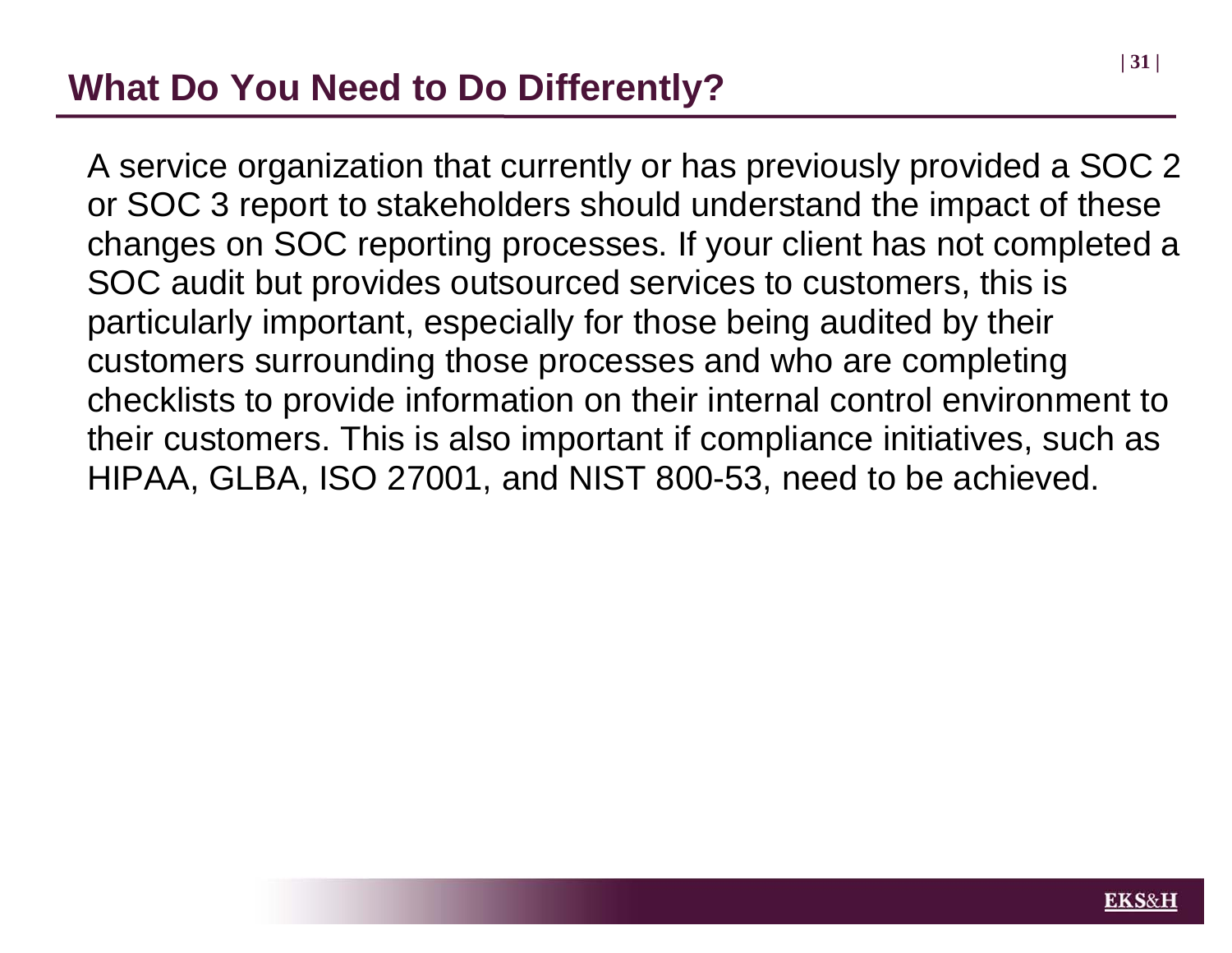### **Service Organization's Steps to Take**

- Begin assessing current controls to ensure alignment with the newly issued criteria.
- $\blacksquare$  Discuss any needed changes with your client's SOC service auditor.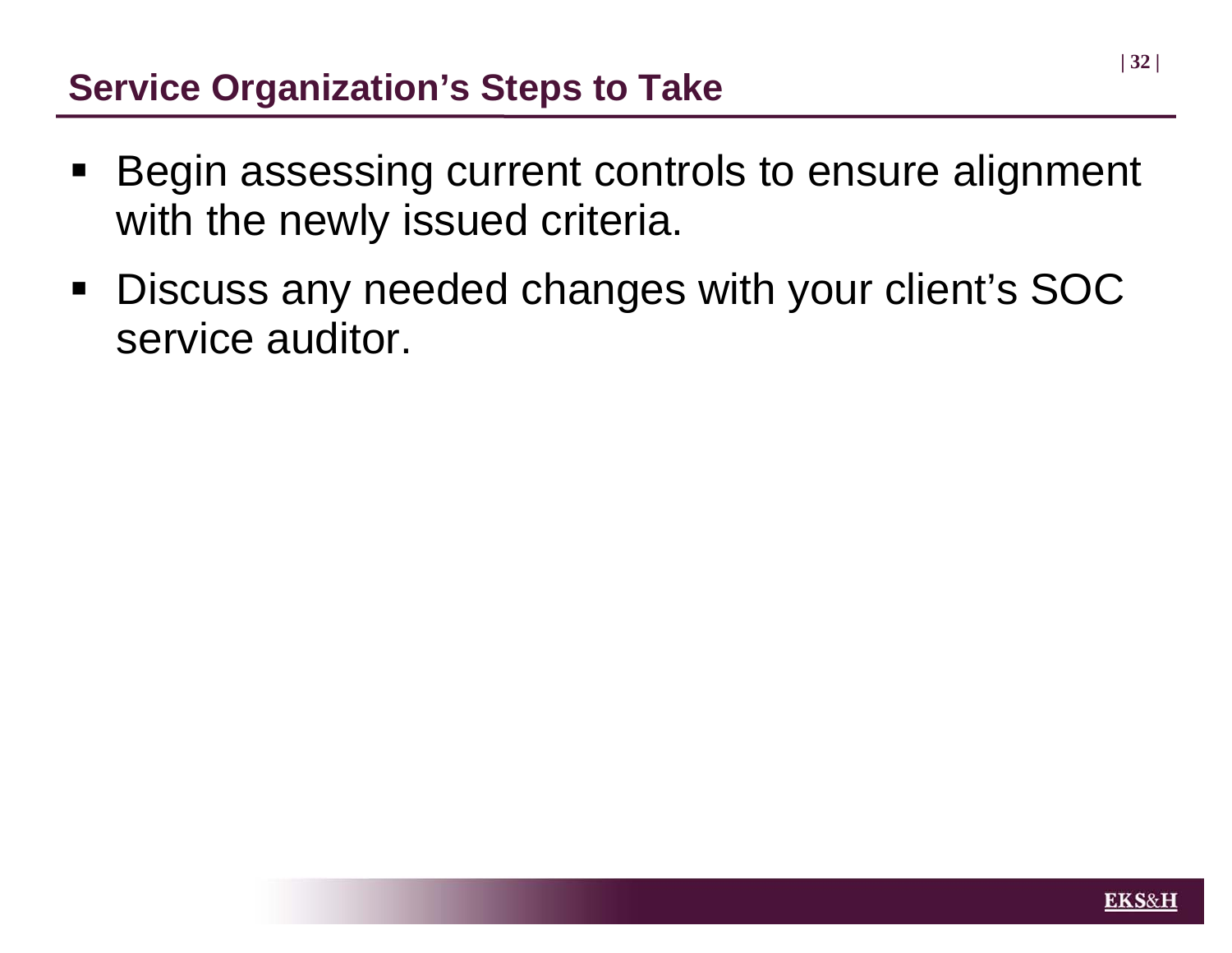## **SOC Additional Updates**

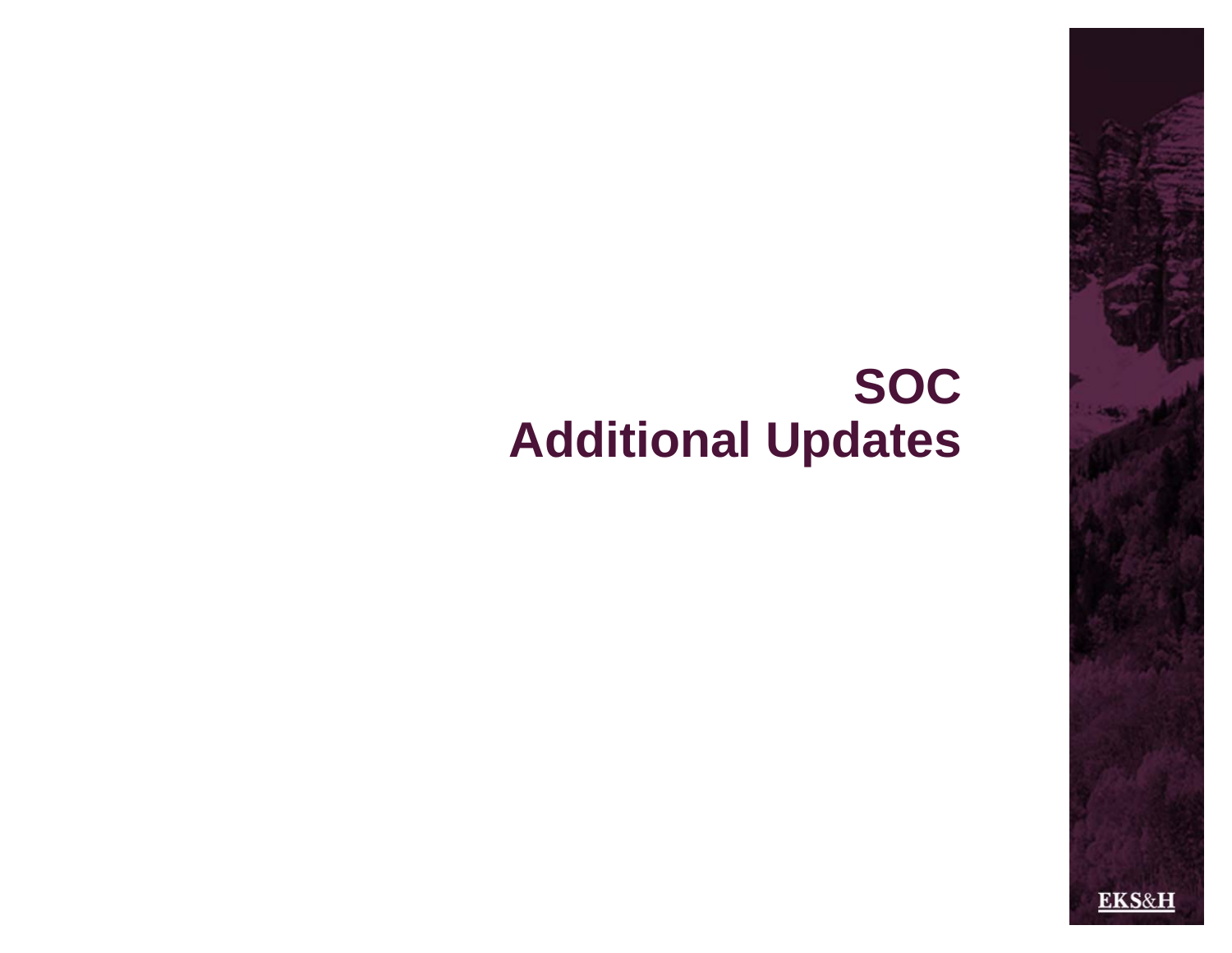#### **| 34 <sup>|</sup> SOC Additional Updates**

- ▶ SOC 3 Seal Program cessation
- $\blacktriangleright$  Updates to SOC 2 guide (dependent on updates to AT 101)
	- **More alignment with latest SOC 1 guide**
	- Vendor versus subservice organization
- ▶ Updates to privacy principle
- SOC 3 guide in process
- $\blacktriangleright$ Peer review requirements
- $\blacktriangleright$  Reporting on additional subject matter
	- **Cloud security alliance**
	- The Health Information Trust Alliance (HITRUST)

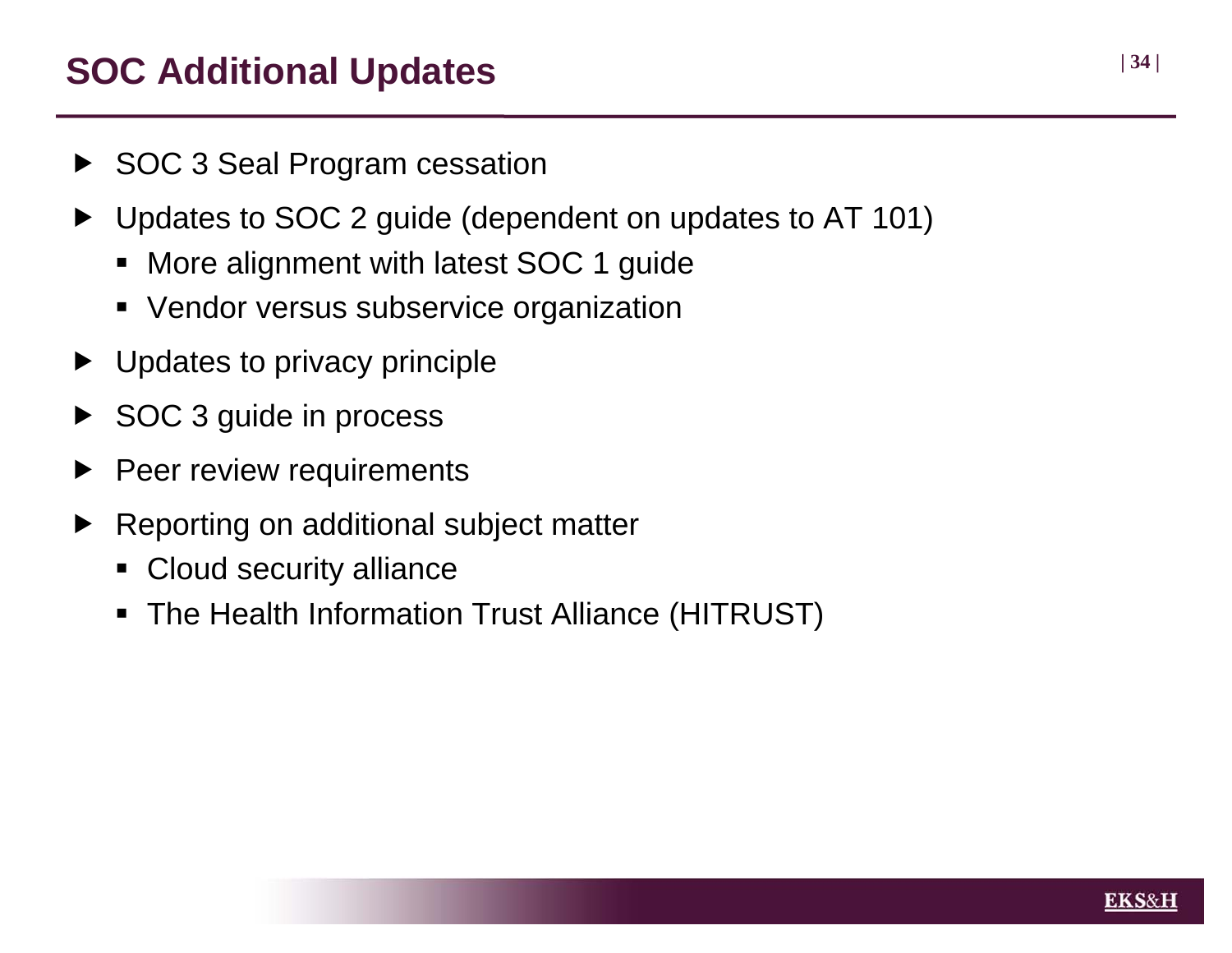## **Extending/Customizing SOC 2 Reporting**

User entities may request that a service organization add additional criteria not included in the Trust Services Principles and Criteria for the principle being reported on (e.g., criteria related to regulatory requirements, or service level agreements).

**| 35 |**

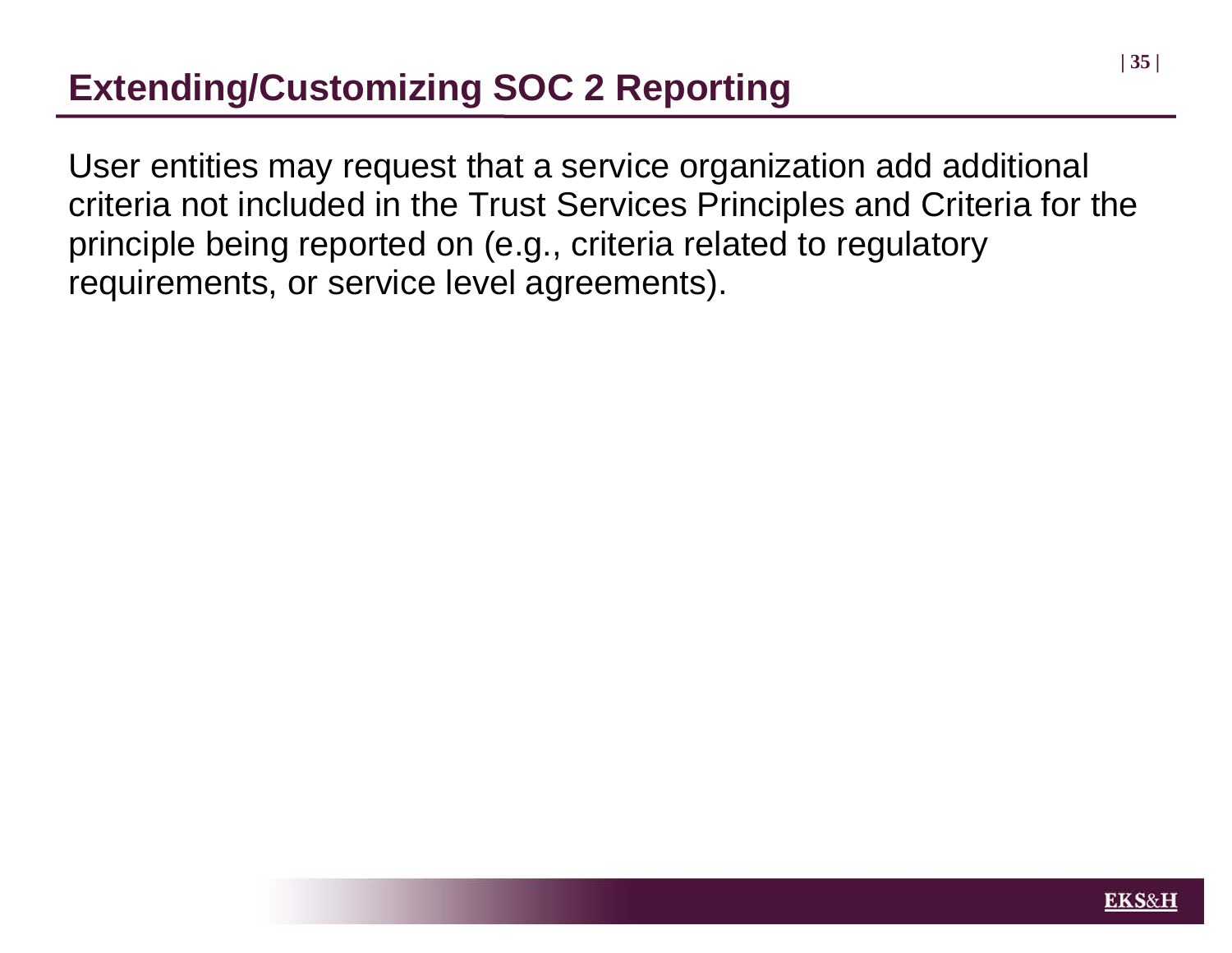## **Reporting on Additional Subject Matter**

**1.39** A service organization may request that the service auditor's report address additional subject matter that is not specifically covered by the criteria in this guide. An example of such subject matter is the service organization's compliance with certain criteria based on regulatory requirements (e.g., security requirements under the Health Insurance Portability and Accountability Act of 1996) or compliance with performance criteria established in a service-level agreement. In order for a service auditor to report on such additional subject matter, the service organization provides the following:

- An appropriate supplemental description of the subject matter
- A description of the criteria used to measure and present the subject matter
- If the criteria are related to controls, a description of the controls intended to meet the control-related criteria
- An assertion by management regarding the additional subject matter

**1.40** The service auditor should perform appropriate procedures related to the additional subject matter in accordance with AT section 101 or AT section 601, *Compliance Attestation*  (AICPA, *Professional Standards*) and the relevant guidance in this guide. The service auditor's description of the scope of the work and related opinion on the subject matter should be presented in separate paragraphs of the service auditor's report. In addition, based on the agreement with the service organization, the service auditor may include additional tests performed and detailed results of those tests in a separate attachment to the report.

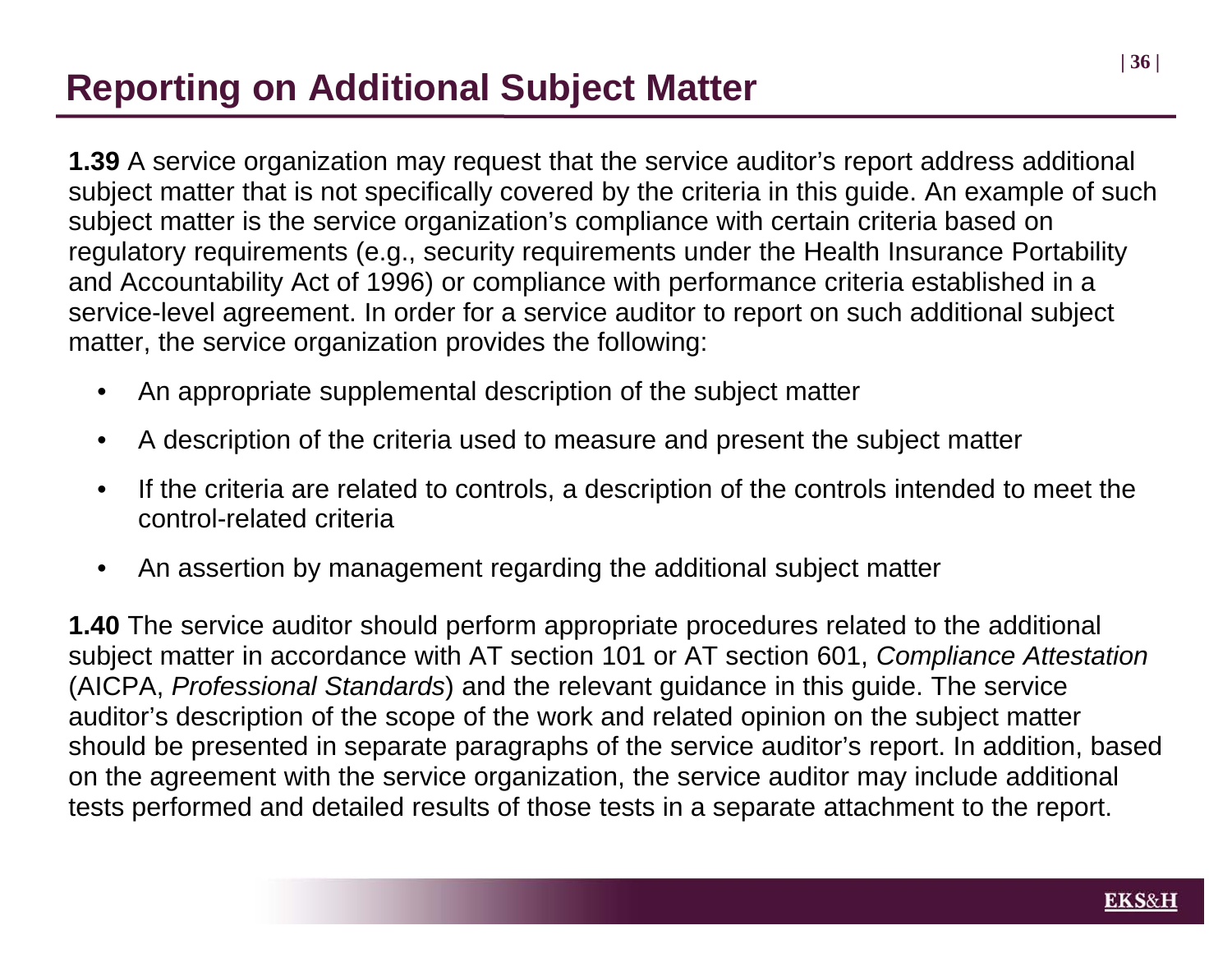#### **Cloud Security Alliance**

February 25, 2013 – The Cloud Security Alliance (CSA) has drafted the CSA Position Paper on AICPA Service Organization Control Reports as a means to educate its members and provide guidance on selecting the most appropriate reporting standard.

After careful consideration of alternatives, the CSA has determined that for most cloud providers, a SOC 2 Type 2 attestation examination conducted in accordance with AICPA standard AT Section 101 (AT 101) utilizing the CSA Cloud Controls Matrix (CCM) as additional suitable criteria is likely to meet the assurance and reporting needs of the majority of users of cloud services.

https://cloudsecurityalliance.org./research/collaborate/#\_aicpa

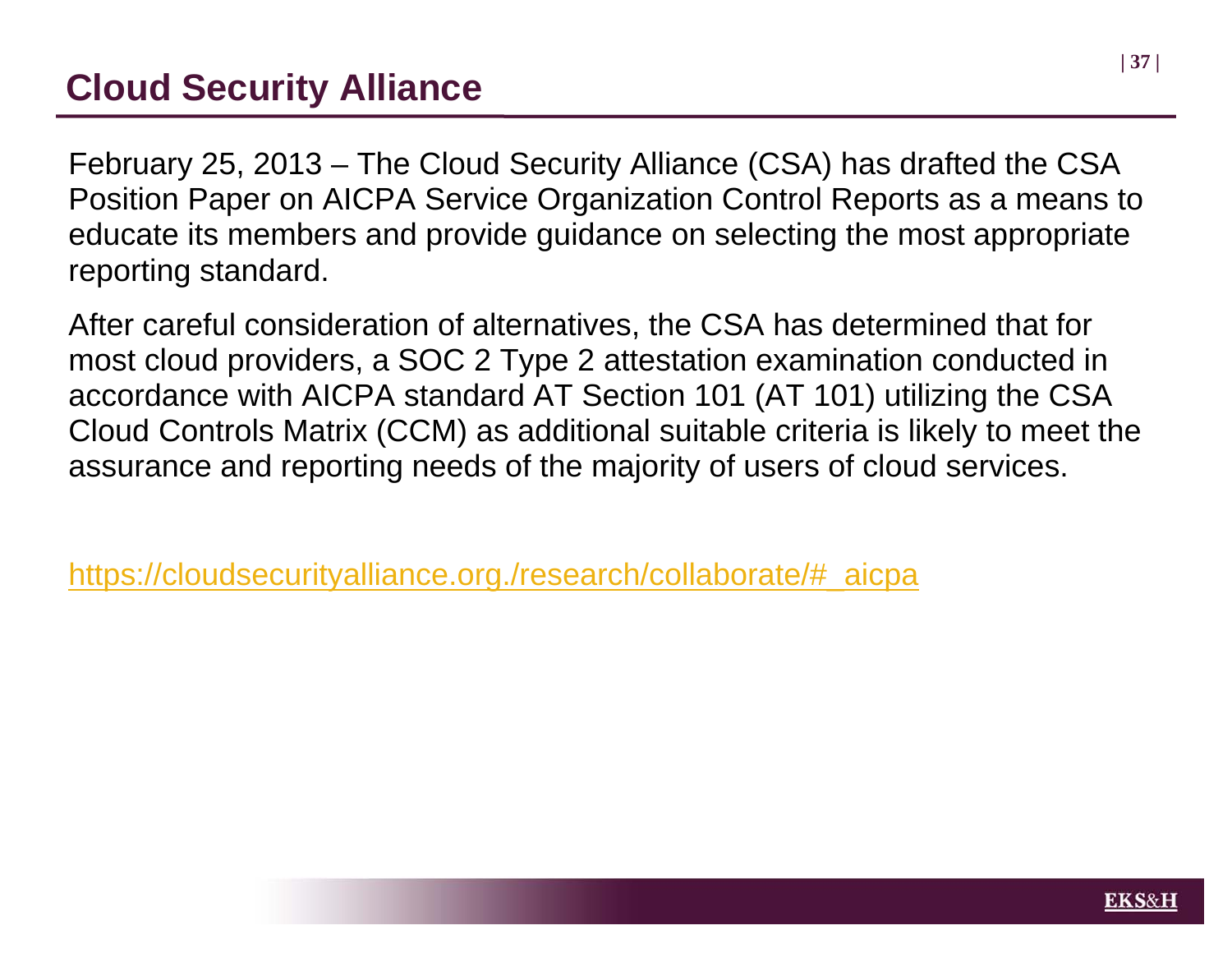### **HITRUST**

July 31, 2014 – HITRUST, the leading organization supporting the healthcare industry in advancing the state of information protection and responsible for the development of the Common Security Framework (CSF), announced a collaboration with the AICPA to develop and publish a set of recommendations to streamline and simplify the process of leveraging the CSF and CSF Assurance programs for the AICPA's Service Organization Control SOC reporting, the accounting standards for reporting service organization controls.

Some of the benefits to healthcare organizations include:

- $\blacktriangleright$ Leveraging the HITRUST CSF controls in SOC 2 engagements
- $\blacktriangleright$  Realizing significant time efficiencies and cost savings through synergies between the CSF controls and Trust Services Principles and Criteria
- $\blacktriangleright$  Reducing the inefficiencies and costs associated with multiple control frameworks and reporting requirements

http://hitrustalliance.net/content/uploads/2014/07/AICPA-and-HITRUST-Press-Release\_final-for-wire.pdf

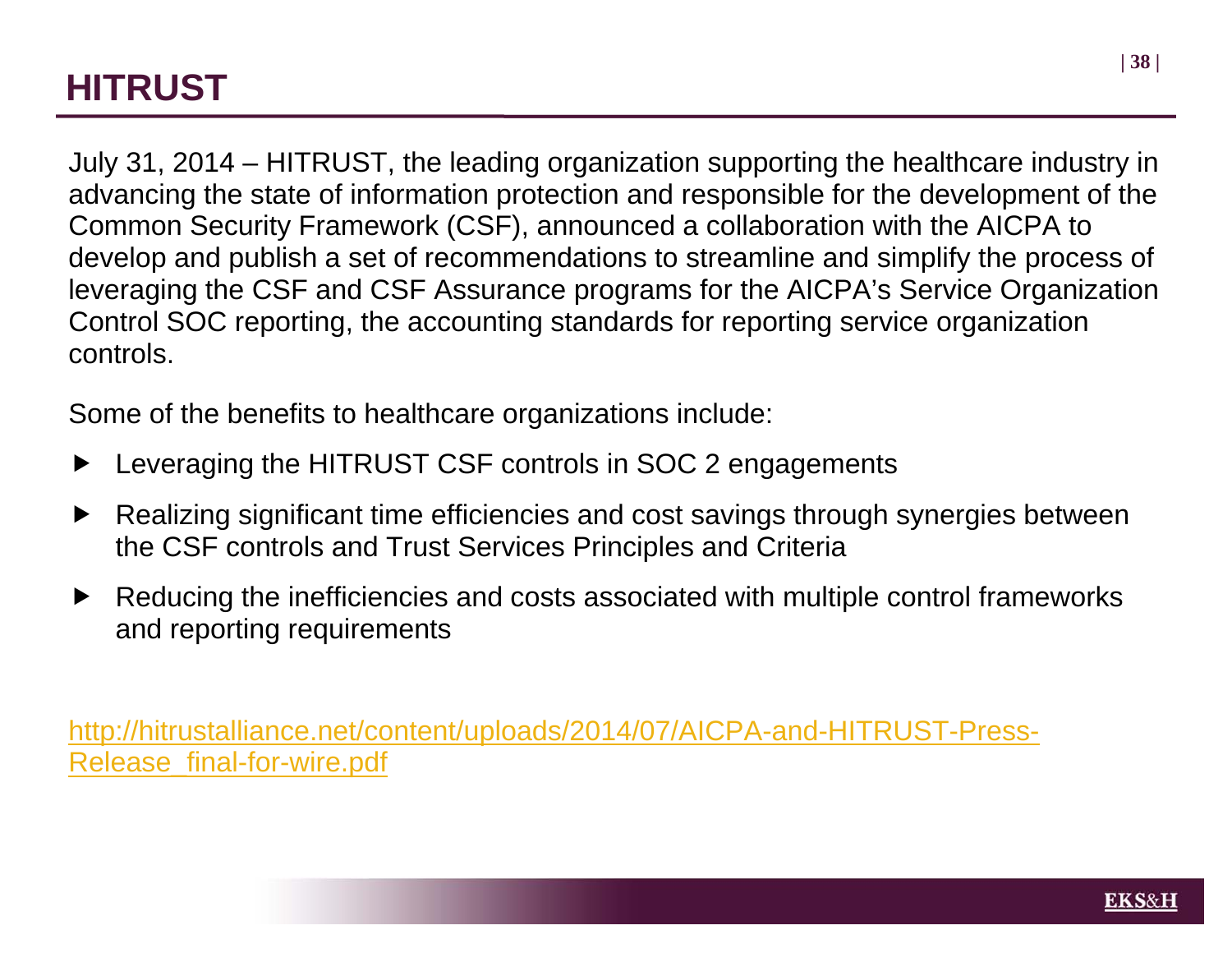### **SOC 2 Plus Report – Main Differences**

- ▶ Opinion Suitability of the design and operating effectiveness of its controls relevant to security and availability based on the criteria for security and availability in TSP Section 100A, Trust Services Principles, Criteria, and Illustrations for Security, Availability, Processing Integrity, Confidentiality, and Privacy (AICPA, Technical Practice Aids) and **the suitability of the design and operating effectiveness of its controls in meeting the criteria in the CCM**
- **Similar modifications to management's assertion**

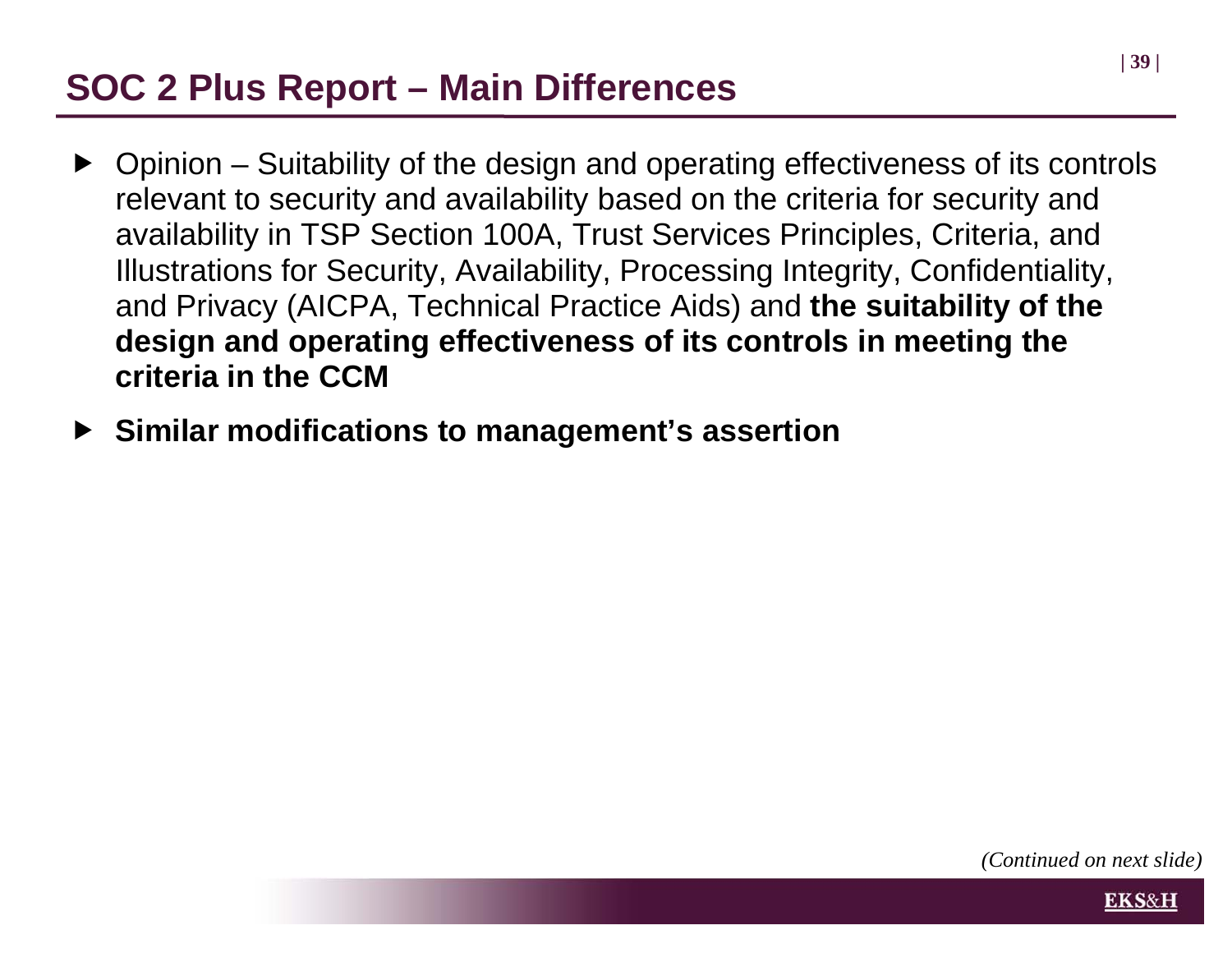#### **G. Relationship between CCM Criteria, Description Sections, and Trust Services Principles and Criteria:**

The description sections and the trust services principles and criteria address the CCM as follows (this example mapping represents one approach to providing this information):

| <b>CCM Area</b><br>(Based on version 1.4) | <b>Relevant Description</b><br><b>Section</b> | <b>Trust Services Principles</b><br>and Criteria |
|-------------------------------------------|-----------------------------------------------|--------------------------------------------------|
| 1. Compliance                             |                                               |                                                  |
| 2. Data governance                        |                                               |                                                  |
| 3. Facility security                      |                                               |                                                  |
| 4. Human resources security               |                                               |                                                  |
| 5. Information security                   |                                               |                                                  |
| 6. Legal                                  |                                               |                                                  |
| 7. Operations management                  |                                               |                                                  |
| 8. Risk management                        |                                               |                                                  |
| 9. Release management                     |                                               |                                                  |
| 10. Resiliency                            |                                               |                                                  |
| 11. Security architecture                 |                                               |                                                  |

*(Continued on next slide)*

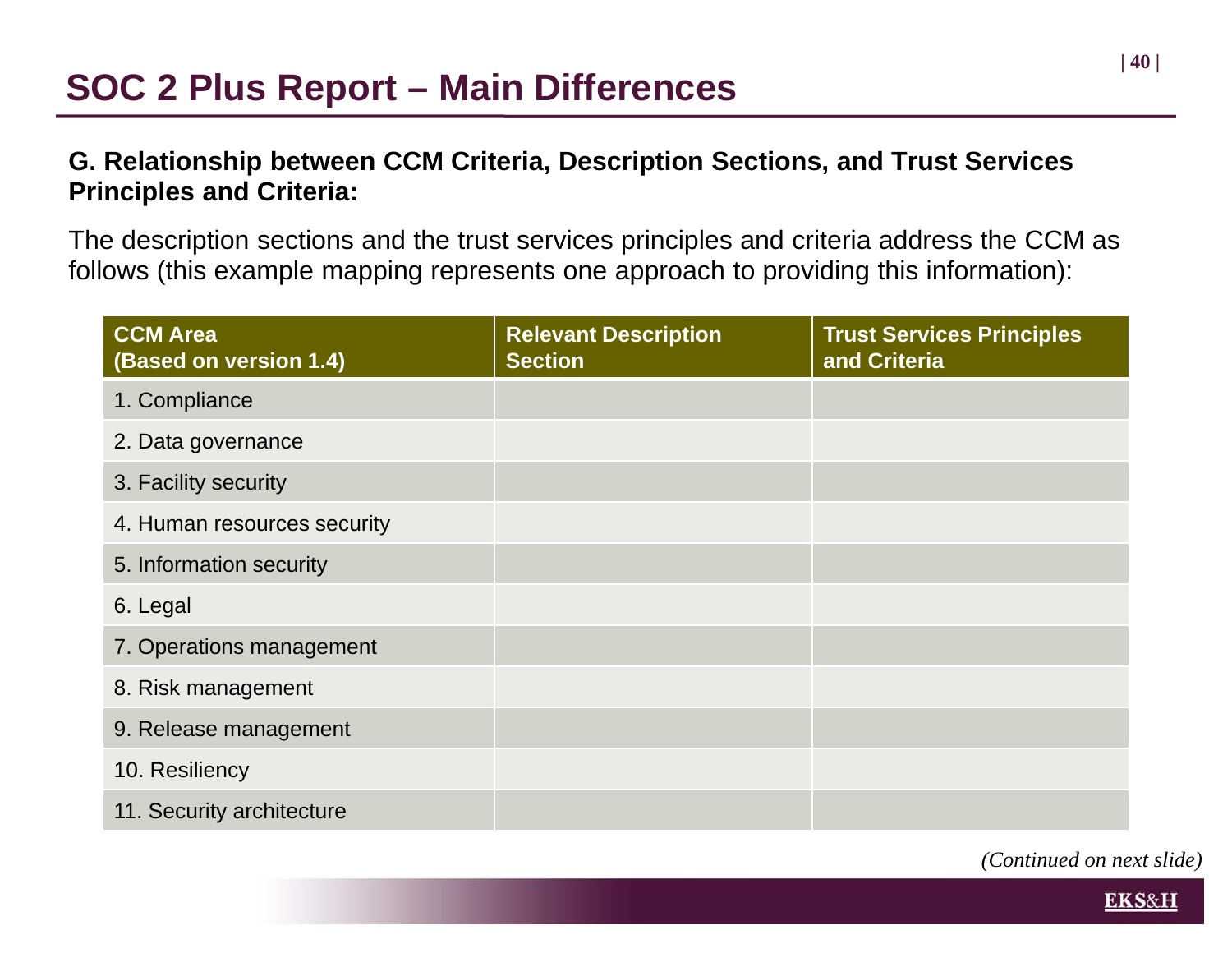#### **SOC 2 Plus Report – Main Differences**

An alternative approach may be to map the controls into three areas:

- 1. A mapping of the Trust Services Principles and Criteria to the service organization's controls
- 2. A mapping of the CCM to the service organization's controls
- 3. A listing of the service organization's controls with test descriptions

**| 41 |**



**EKS&H**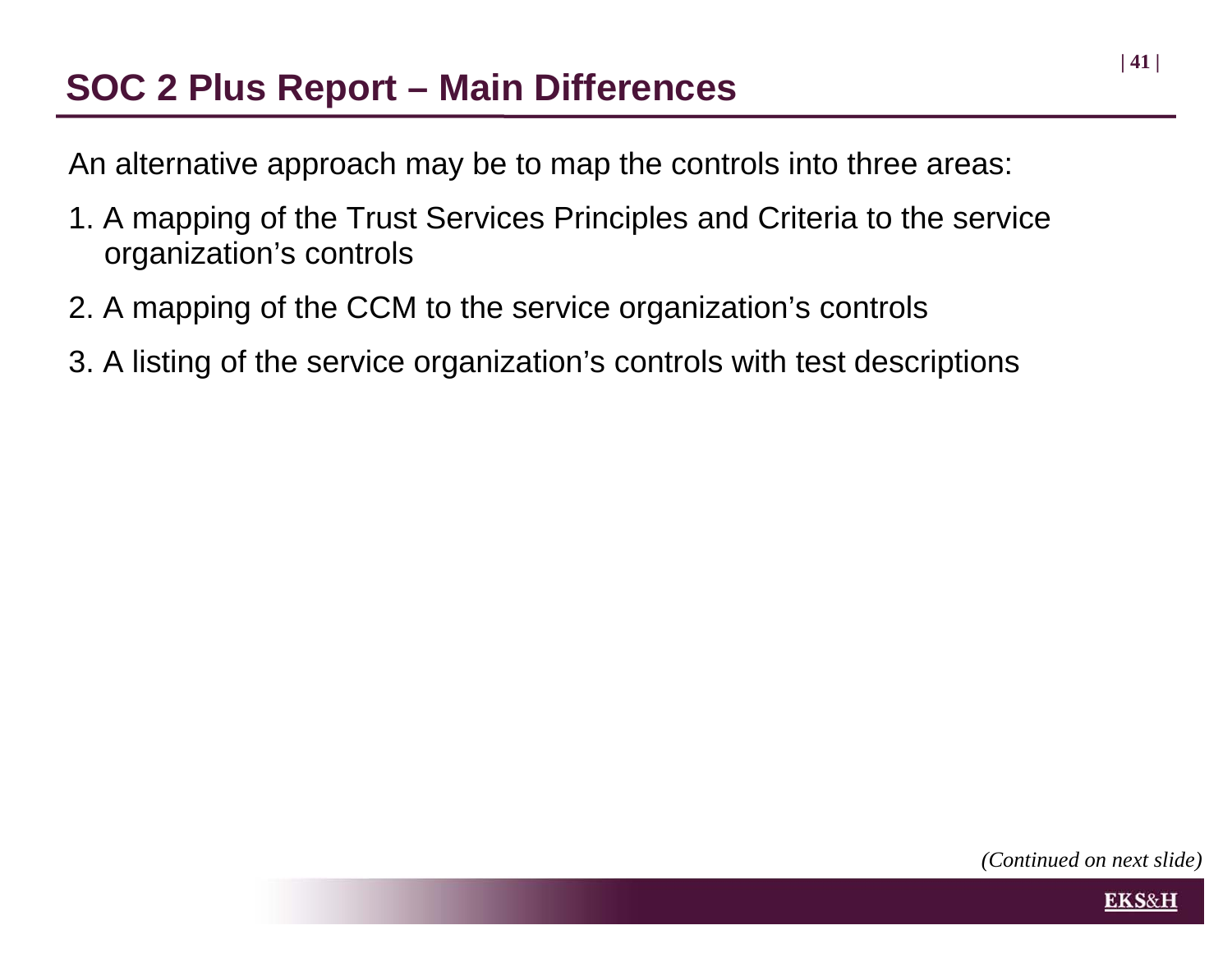#### **1.0 Policies**

Source: Trust Services Principles and Criteria for Security (S) and Availability (A)

S1.1 The entity's security policies are established and periodically reviewed and approved by a designated individual or group. A1.1 The entity's system availability and related security policies are established and periodically reviewed and approved by a designated individual or group.

| <b>CCM ID</b> | <b>CCM</b> Criteria                                                                                                                                                                                                                                                                                                                                                                                                                                                                                                                                                                                     | Control                                                                                                                                                                                                                                                                                                                                                                                                                                                                                                                                                                                                                                                                                                                                                                            | <b>Tests of Controls</b>                                                                                                                                                                                                                                                                                                                                                                                                                                                                                                                                                                             | <b>Results of Tests</b> |
|---------------|---------------------------------------------------------------------------------------------------------------------------------------------------------------------------------------------------------------------------------------------------------------------------------------------------------------------------------------------------------------------------------------------------------------------------------------------------------------------------------------------------------------------------------------------------------------------------------------------------------|------------------------------------------------------------------------------------------------------------------------------------------------------------------------------------------------------------------------------------------------------------------------------------------------------------------------------------------------------------------------------------------------------------------------------------------------------------------------------------------------------------------------------------------------------------------------------------------------------------------------------------------------------------------------------------------------------------------------------------------------------------------------------------|------------------------------------------------------------------------------------------------------------------------------------------------------------------------------------------------------------------------------------------------------------------------------------------------------------------------------------------------------------------------------------------------------------------------------------------------------------------------------------------------------------------------------------------------------------------------------------------------------|-------------------------|
| $IS-03$       | Management shall approve a<br>formal Information Security<br>Policy document, which shall be<br>communicated and published to<br>employees, contractors, and<br>other relevant external parties.<br>The Information Security Policy<br>shall establish the direction of<br>the organization and align to<br>best practices and regulatory,<br>federal/state, and international<br>laws where applicable.<br>The Information Security Policy<br>shall be supported by a strategic<br>plan and a security program with<br>well-defined roles and<br>responsibilities for leadership<br>and officer roles. | <b>Content</b><br>The Information Security Policy is<br>reviewed by XXXX to ensure it<br>includes:<br>• Strategic plan considerations,<br>• Applicable laws for the respective<br>territories, and<br>• Roles and responsibilities for<br>leadership and officers.<br><b>Updates</b><br>Responsibility for and maintenance of<br>the Information Security Policy is<br>assigned to the director of information<br>security under the direction of the<br>chief technology officer (CTO).<br>The Information Security Policy is<br>updated at least annually.<br><b>Communication</b><br><b>Example Cloud Service Organization</b><br>publishes and communicates the<br><b>Information Security Policy to</b><br>employees, contractors, and<br>external parties at least annually. | Inspected the Information<br><b>Security Policy</b><br>dated XX/XX/XXXX and<br>noted that it included:<br>• Strategic plan<br>considerations,<br>• Applicable laws for the<br>respective territories,<br>• Roles and responsibilities<br>for leadership and officers,<br>and<br>• Evidence of review of the<br>update, which occurred<br>within the last year.<br>Obtained evidence of the<br><b>Information Security</b><br>Policy being<br>communicated to all<br>employees,<br>Contractors, and vendors<br>via annual written<br>communications and<br>confirmation with each<br>respective party | No deviations noted.    |